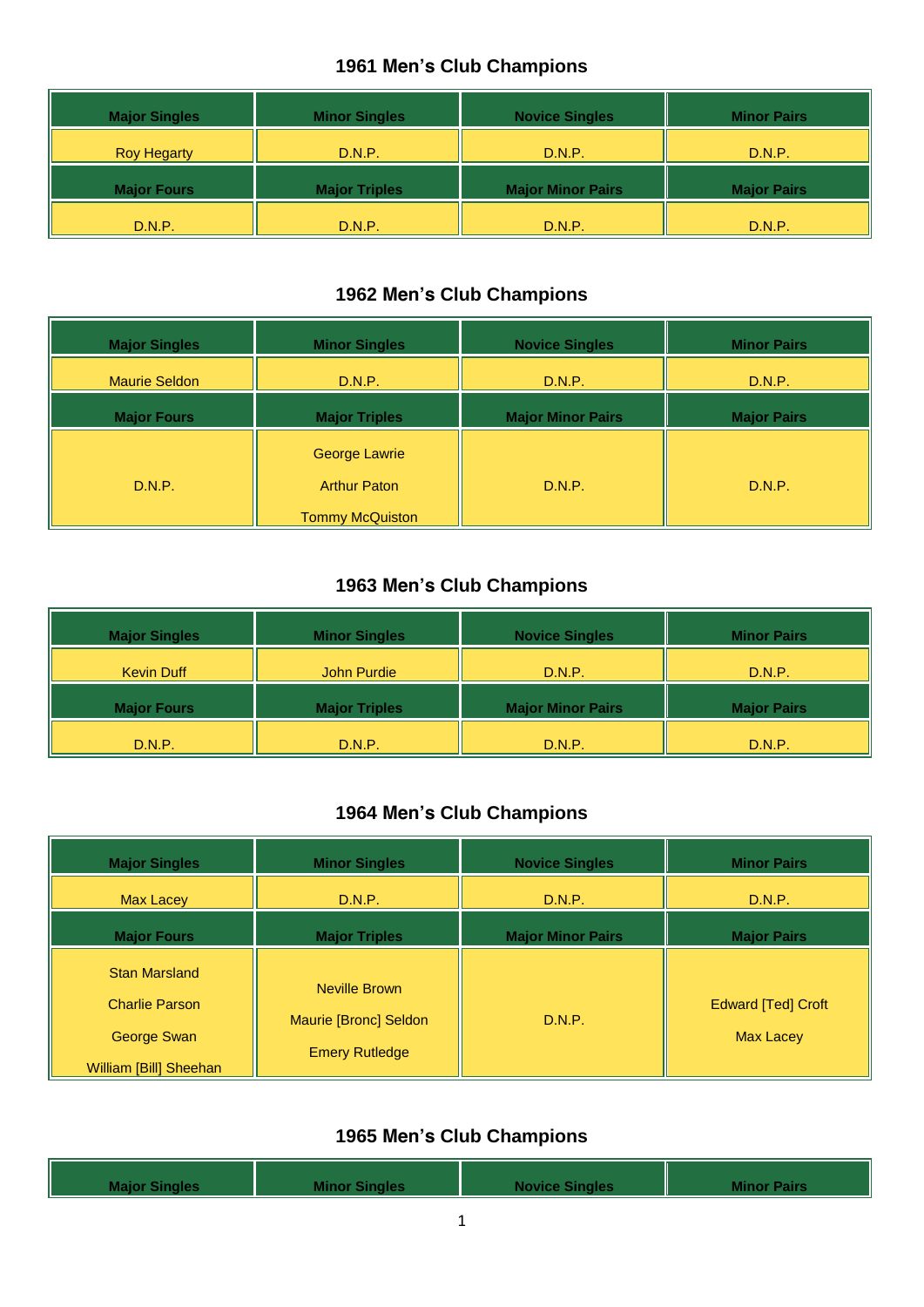| <b>Charlie Harrison</b>                                                                  | D.N.P.                                                           | D.N.P.                   | D.N.P.                                     |
|------------------------------------------------------------------------------------------|------------------------------------------------------------------|--------------------------|--------------------------------------------|
| <b>Major Fours</b>                                                                       | <b>Major Triples</b>                                             | <b>Major Minor Pairs</b> | <b>Major Pairs</b>                         |
| <b>Allan Bailey</b><br>Vince Smith<br><b>William [Bill] Bailey</b><br><b>Jack Carter</b> | Vince Smith<br><b>Edward [Ted] Burgess</b><br><b>Jack Carter</b> | D.N.P.                   | <b>Andy Norris</b><br>William [Billy] Swan |

| <b>Major Singles</b>                                                                 | <b>Minor Singles</b>                                                    | <b>Novice Singles</b>    | <b>Minor Pairs</b>                              |
|--------------------------------------------------------------------------------------|-------------------------------------------------------------------------|--------------------------|-------------------------------------------------|
| <b>Emery Rutledge</b>                                                                | D.N.P.                                                                  | D.N.P.                   | D.N.P.                                          |
| <b>Major Fours</b>                                                                   | <b>Major Triples</b>                                                    | <b>Major Minor Pairs</b> | <b>Major Pairs</b>                              |
| Neville Brown<br><b>Cliff Brown</b><br>William [Billy] Swan<br><b>Emery Rutledge</b> | <b>Vince Goodwin</b><br><b>Gordon Goodwin</b><br>William [Bill] Sheehan | D.N.P.                   | <b>Gordon Goodwin</b><br>William [Bill] Sheehan |

# **1967 Men's Club Champions**

| <b>Major Singles</b>                                                             | <b>Minor Singles</b>                                           | <b>Novice Singles</b>    | <b>Minor Pairs</b>                  |
|----------------------------------------------------------------------------------|----------------------------------------------------------------|--------------------------|-------------------------------------|
| Max Lacey                                                                        | D.N.P.                                                         | D.N.P.                   | D.N.P.                              |
| <b>Major Fours</b>                                                               | <b>Major Triples</b>                                           | <b>Major Minor Pairs</b> | <b>Major Pairs</b>                  |
| <b>Allan Bailey</b><br>Vince Smith<br>William [Bill] Brown<br><b>Jack Carter</b> | <b>Matt Fleming</b><br>George Swan<br><b>Edward [Ted] Ryan</b> | D.N.P.                   | George Swan<br>William [Billy] Swan |

| <b>Major Singles</b> | <b>Minor Singles</b> | <b>Novice Singles</b>    | <b>Minor Pairs</b> |
|----------------------|----------------------|--------------------------|--------------------|
| Edward [Teddy] Ryan  | <b>T</b> Aitchison   | D.N.P.                   | D.N.P.             |
| <b>Major Fours</b>   | <b>Major Triples</b> | <b>Major Minor Pairs</b> | <b>Major Pairs</b> |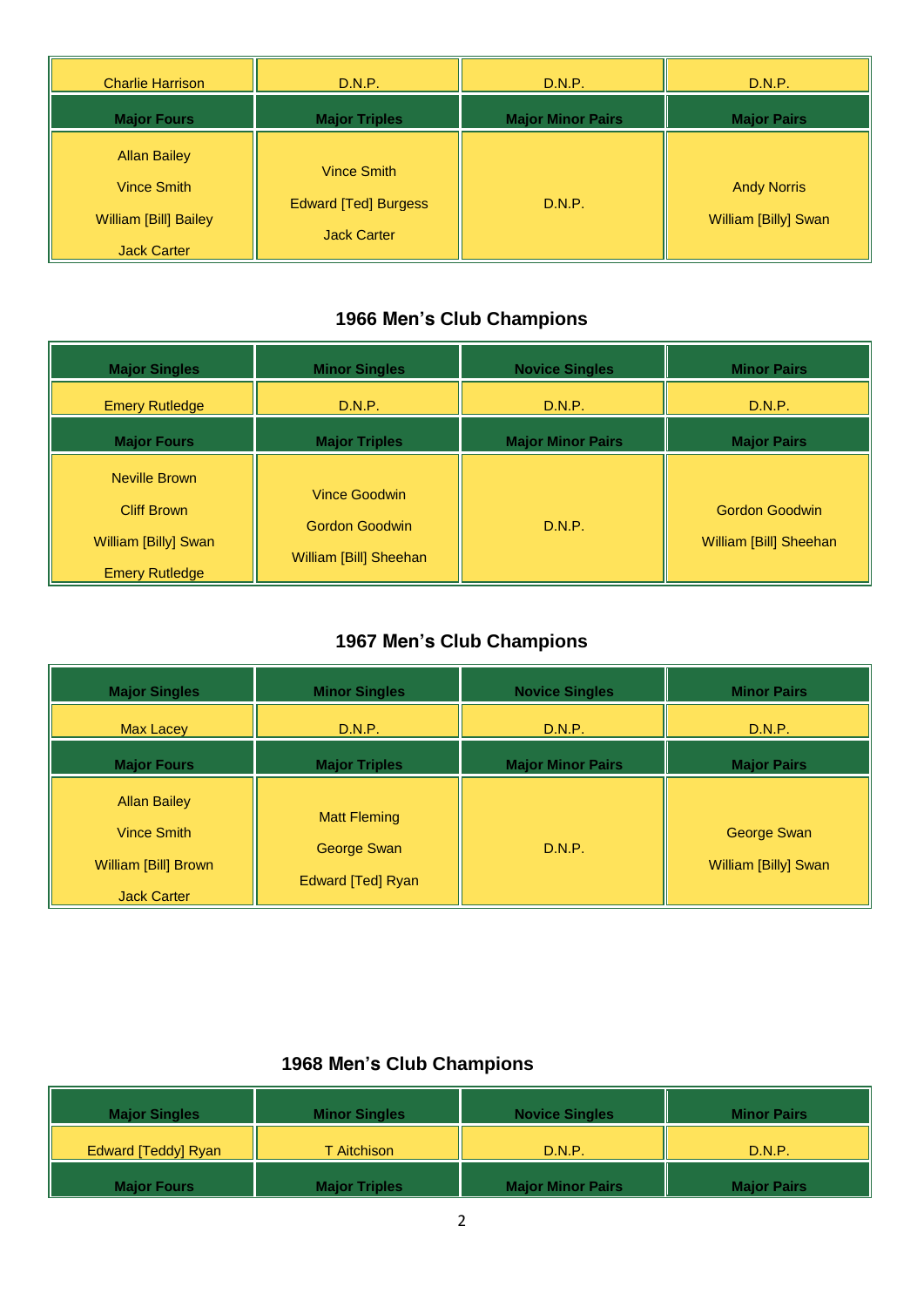| <b>Stan Marsland</b><br><b>Charlie Parson</b><br>George Swan | Vince Goodwin<br>George Goodwin<br>William [Bill] Sheehan | D.N.P. | Neville Brown<br><b>Emery Rutledge</b> |
|--------------------------------------------------------------|-----------------------------------------------------------|--------|----------------------------------------|
| William [Bill] Sheehan                                       |                                                           |        |                                        |

| <b>Major Singles</b>                                                                                | <b>Minor Singles</b>                                                    | <b>Novice Singles</b>    | <b>Minor Pairs</b>                |
|-----------------------------------------------------------------------------------------------------|-------------------------------------------------------------------------|--------------------------|-----------------------------------|
| Lance Jackson                                                                                       | <b>Linsey Vickers</b>                                                   | D.N.P.                   | D.N.P.                            |
| <b>Major Fours</b>                                                                                  | <b>Major Triples</b>                                                    | <b>Major Minor Pairs</b> | <b>Major Pairs</b>                |
| <b>Linsey Vickers</b><br><b>Keith Donnelly</b><br><b>Ray Giles</b><br><b>Robert [Bob] Pickering</b> | <b>Vince Goodwin</b><br><b>Gordon Goodwin</b><br>William [Bill] Sheehan | D.N.P.                   | Lance Jackson<br><b>Max Lacey</b> |

## **1970 Men's Club Champions**

| <b>Major Singles</b>                                                                       | <b>Minor Singles</b>                                                 | <b>Novice Singles</b>    | <b>Minor Pairs</b>              |
|--------------------------------------------------------------------------------------------|----------------------------------------------------------------------|--------------------------|---------------------------------|
| <b>Max Lacey</b>                                                                           | <b>William [Bill] Smale</b>                                          | D.N.P.                   | D.N.P.                          |
| <b>Major Fours</b>                                                                         | <b>Major Triples</b>                                                 | <b>Major Minor Pairs</b> | <b>Major Pairs</b>              |
| <b>Ray MacDonald</b><br><b>Ray Connell</b><br><b>Allan Gilday</b><br><b>Gordon Goodwin</b> | <b>Allan Gilday</b><br><b>Ray MacDonald</b><br><b>Emery Rutledge</b> | D.N.P.                   | Edward [Ted] Walsh<br>Eric Finn |

| <b>Major Singles</b> | <b>Minor Singles</b>   | <b>Novice Singles</b>    | <b>Minor Pairs</b>   |
|----------------------|------------------------|--------------------------|----------------------|
| <b>Ray Connell</b>   | <b>Trevor Johnston</b> | D.N.P.                   | D.N.P.               |
| <b>Major Fours</b>   | <b>Major Triples</b>   | <b>Major Minor Pairs</b> | <b>Major Pairs</b>   |
| <b>Vic Dare</b>      | <b>Stan Hutchinson</b> | D.N.P.                   | William [Bill] Smale |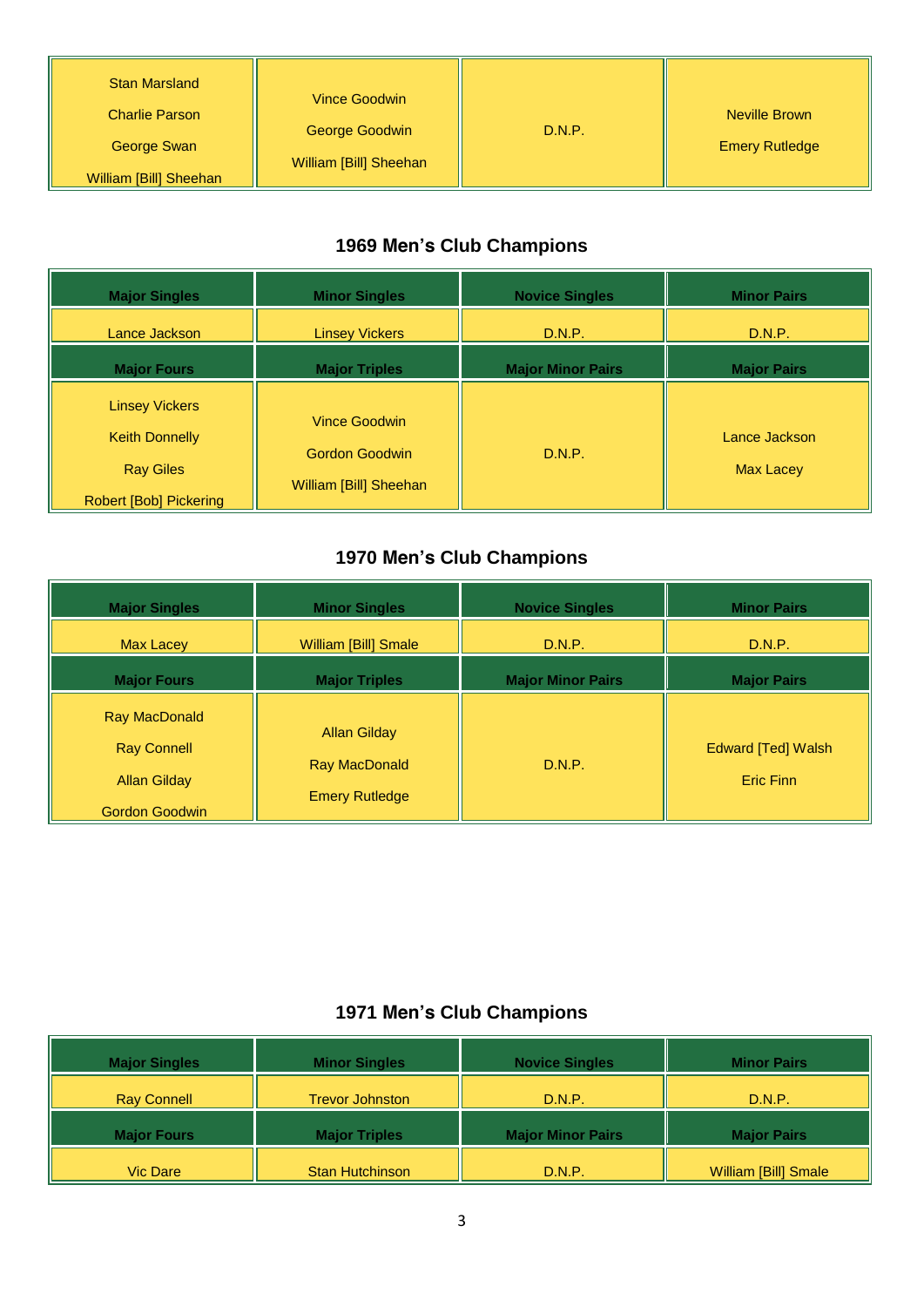| William [Bill] Hain   | Kieth Allen   | <b>Ray Connell</b> |
|-----------------------|---------------|--------------------|
| Duncan Donaldson      | Lance Jackson |                    |
| Maurie [Bronc] Seldon |               |                    |

| <b>Major Singles</b>                                                                               | <b>Minor Singles</b>                                                           | <b>Novice Singles</b>    | <b>Minor Pairs</b>             |
|----------------------------------------------------------------------------------------------------|--------------------------------------------------------------------------------|--------------------------|--------------------------------|
| <b>Vince Goodwin</b>                                                                               | Mick Lee                                                                       | D.N.P.                   | D.N.P.                         |
| <b>Major Fours</b>                                                                                 | <b>Major Triples</b>                                                           | <b>Major Minor Pairs</b> | <b>Major Pairs</b>             |
| <b>Dudley Waldron</b><br><b>Frank Graham</b><br><b>Harold Stone</b><br><b>Edward [Ted] Burgess</b> | <b>Keith Donnelly</b><br>William [Bill] Finch<br><b>Robert [Bob] Pickering</b> | D.N.P.                   | W. Smale<br><b>Ray Connell</b> |

## **1973 Men's Club Champions**

| <b>Major Singles</b>                                    | <b>Minor Singles</b>                                        | <b>Novice Singles</b>    | <b>Minor Pairs</b>                        |
|---------------------------------------------------------|-------------------------------------------------------------|--------------------------|-------------------------------------------|
| <b>Ray Connell</b>                                      | William [Bill] Norris                                       | D.N.P.                   | D.N.P.                                    |
| <b>Major Fours</b>                                      | <b>Major Triples</b>                                        | <b>Major Minor Pairs</b> | <b>Major Pairs</b>                        |
| Lonsa Timmiss<br><b>Noel Murray</b><br><b>Ray Giles</b> | <b>Ray Giles</b><br><b>Max Croft</b><br><b>Allan Abrams</b> | D.N.P.                   | <b>Ray Giles</b><br><b>Lloyd Paramore</b> |
| <b>Allan Abrams</b>                                     |                                                             |                          |                                           |

| <b>Major Singles</b>                                                | <b>Minor Singles</b>                                              | <b>Novice Singles</b>    | <b>Minor Pairs</b>                      |
|---------------------------------------------------------------------|-------------------------------------------------------------------|--------------------------|-----------------------------------------|
| <b>Ray Connell</b>                                                  | <b>John Pritchard</b>                                             | D.N.P.                   | D.N.P.                                  |
| <b>Major Fours</b>                                                  | <b>Major Triples</b>                                              | <b>Major Minor Pairs</b> | <b>Major Pairs</b>                      |
| <b>Dudley Waldron</b><br><b>Harold Stone</b><br><b>Frank Graham</b> | <b>Bevan Johnston</b><br>Elwin Johnston<br><b>Trevor Johnston</b> | D.N.P.                   | <b>Max Croft</b><br><b>Allan Abrams</b> |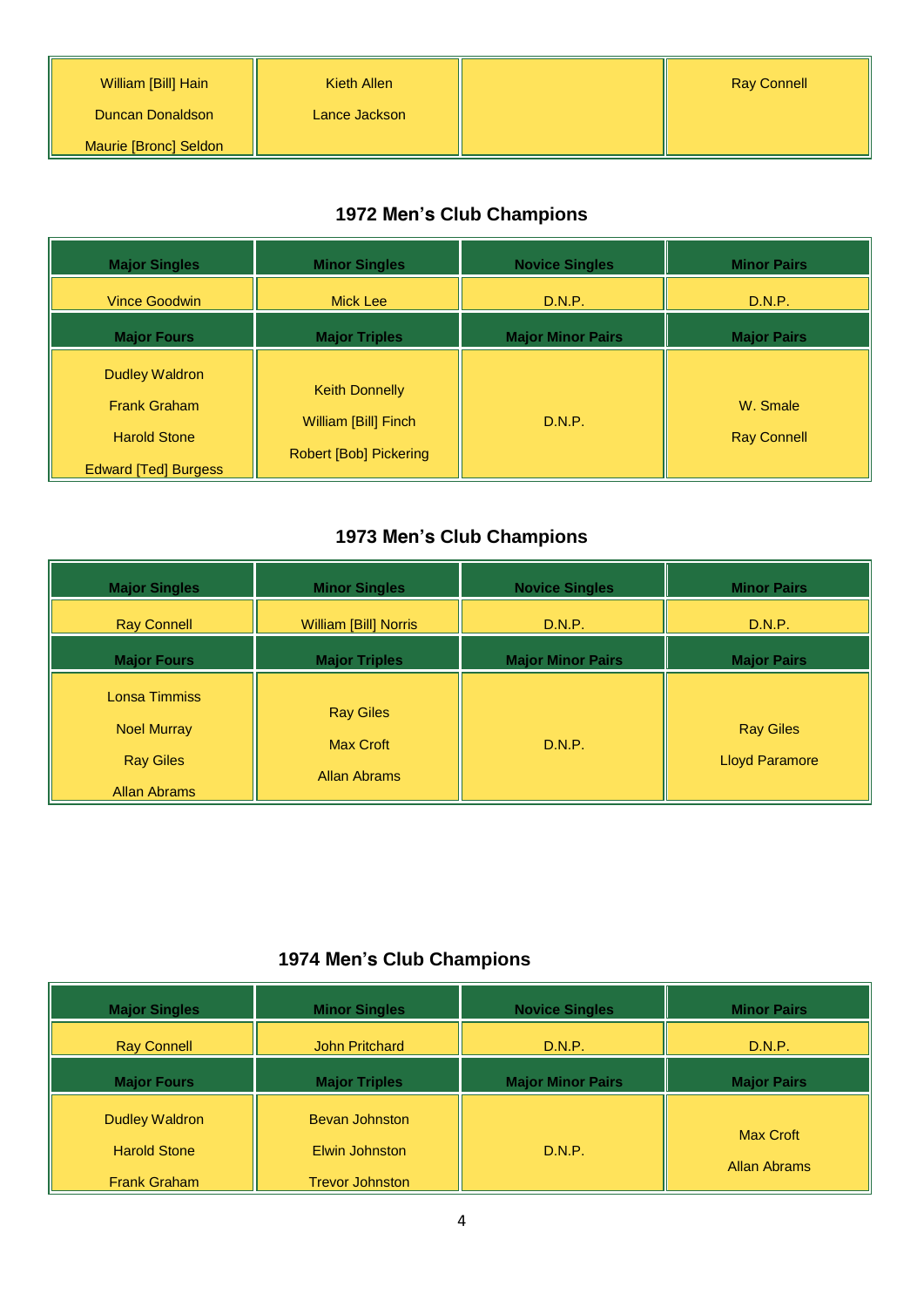| Fdward<br>$\sim$<br><u>uaru</u> |  |  |
|---------------------------------|--|--|
|                                 |  |  |

| <b>Major Singles</b>                                       | <b>Minor Singles</b>                                   | <b>Novice Singles</b>    | <b>Minor Pairs</b>                         |
|------------------------------------------------------------|--------------------------------------------------------|--------------------------|--------------------------------------------|
| John J. Stephen                                            | Tommy McLaughlan                                       | D.N.P.                   | D.N.P.                                     |
| <b>Major Fours</b>                                         | <b>Major Triples</b>                                   | <b>Major Minor Pairs</b> | <b>Major Pairs</b>                         |
| John Cameron<br><b>Keith Dumbleton</b><br><b>Max Lacey</b> | John Cameron<br><b>Harold Hall</b><br><b>Ray White</b> | D.N.P.                   | <b>Keith Dumbleton</b><br><b>Max Lacey</b> |
| <b>Keith Potter</b>                                        |                                                        |                          |                                            |

## **1976 Men's Club Champions**

| <b>Major Singles</b>                                                                           | <b>Minor Singles</b>                                              | <b>Novice Singles</b>    | <b>Minor Pairs</b>                          |
|------------------------------------------------------------------------------------------------|-------------------------------------------------------------------|--------------------------|---------------------------------------------|
| <b>Frank Dorans</b>                                                                            | John Cameron                                                      | D.N.P.                   | D.N.P.                                      |
| <b>Major Fours</b>                                                                             | <b>Major Triples</b>                                              | <b>Major Minor Pairs</b> | <b>Major Pairs</b>                          |
| <b>William [Bill] Cheadle</b><br><b>Sid Poole</b><br><b>Andy Bain</b><br><b>Albert O'Leary</b> | <b>Bevan Johnston</b><br>Elwin Johnston<br><b>Trevor Johnston</b> | D.N.P.                   | <b>Stan Hutchinson</b><br>Edward [Ted] Ryan |

| <b>Major Singles</b>                                                                | <b>Minor Singles</b>                              | <b>Novice Singles</b>    | <b>Minor Pairs</b>                      |
|-------------------------------------------------------------------------------------|---------------------------------------------------|--------------------------|-----------------------------------------|
| <b>Roy Prescott</b>                                                                 | George Brown                                      | D.N.P.                   | D.N.P.                                  |
| <b>Major Fours</b>                                                                  | <b>Major Triples</b>                              | <b>Major Minor Pairs</b> | <b>Major Pairs</b>                      |
| John Jolliffe<br><b>Gary Davey</b><br><b>Jack McInnes</b><br>William [Bill] Sheehan | Tommy McLaughlan<br>John Cameron<br>Sam Porcheddu | D.N.P.                   | John J. Stephens<br><b>Keith Potter</b> |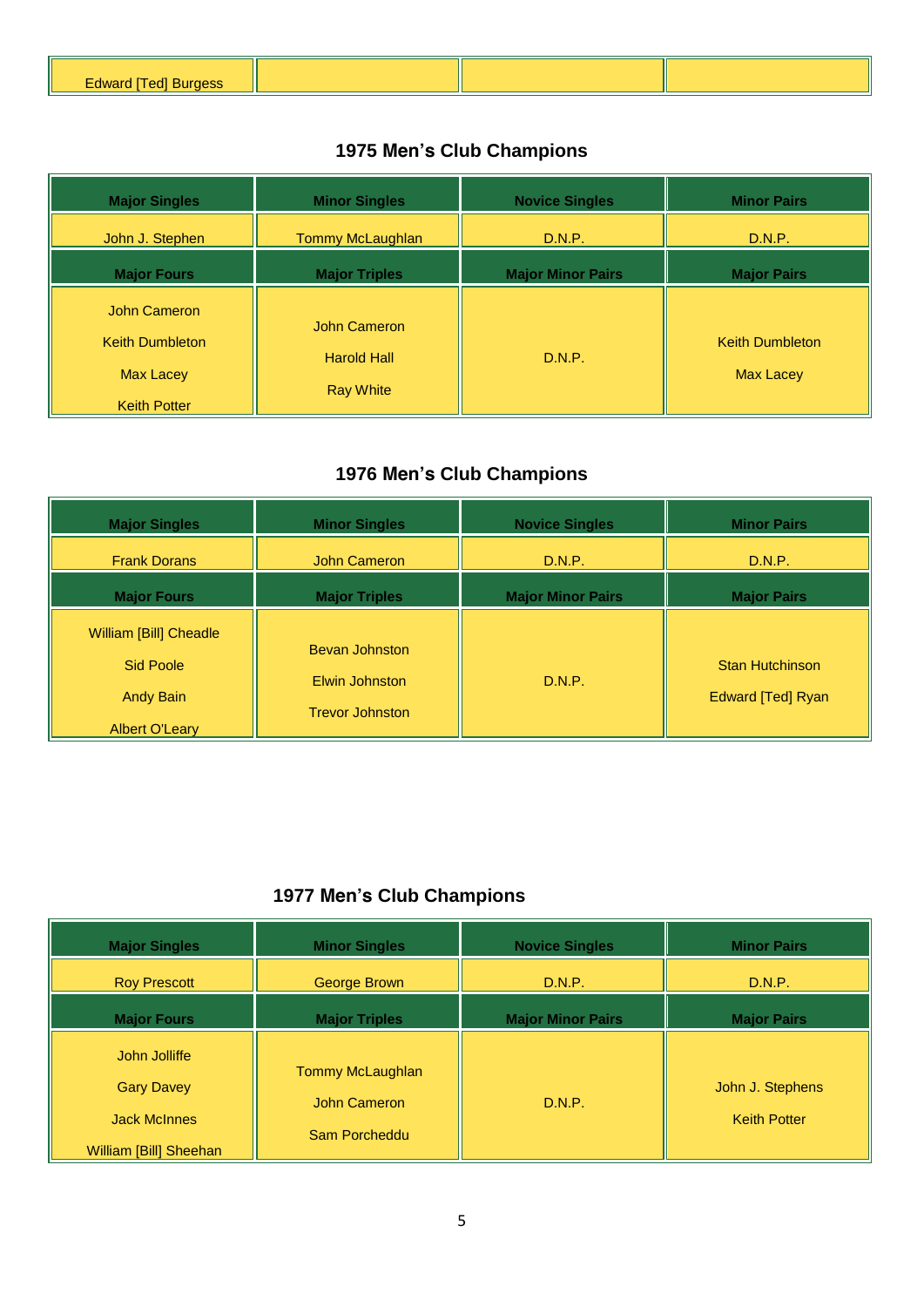| <b>Major Singles</b>                                                                   | <b>Minor Singles</b>                                    | <b>Novice Singles</b>    | <b>Minor Pairs</b>                           |
|----------------------------------------------------------------------------------------|---------------------------------------------------------|--------------------------|----------------------------------------------|
| Tommy McLaughlan                                                                       | Les Taylor                                              | D.N.P.                   | D.N.P.                                       |
| <b>Major Fours</b>                                                                     | <b>Major Triples</b>                                    | <b>Major Minor Pairs</b> | <b>Major Pairs</b>                           |
| <b>Mick Daley</b><br><b>John Pritchard</b><br><b>Andy Bain</b><br><b>Frank Dorrans</b> | Tommy McLaughlan<br>John Cameron<br><b>Frank Dorens</b> | D.N.P.                   | <b>Stan Marsland</b><br>John [Geordie] Berry |

## **1979 Men's Club Champions**

| <b>Major Singles</b>                                                          | <b>Minor Singles</b>                                                            | <b>Novice Singles</b>    | <b>Minor Pairs</b>                 |
|-------------------------------------------------------------------------------|---------------------------------------------------------------------------------|--------------------------|------------------------------------|
| David Birkin                                                                  | Ken Taylor                                                                      | D.N.P.                   | D.N.P.                             |
| <b>Major Fours</b>                                                            | <b>Major Triples</b>                                                            | <b>Major Minor Pairs</b> | <b>Major Pairs</b>                 |
| <b>John Pritchard</b><br>Tommy McLaughlan<br><b>Andy Bain</b><br>John Cameron | <b>William [Bill] Griffiths</b><br><b>Wayne Gallimore</b><br><b>Andy Morris</b> | D.N.P.                   | David Birkin<br><b>Andy Morris</b> |

#### **1980 Men's Club Champions**

| <b>Major Singles</b>                                                               | <b>Minor Singles</b>                                | <b>Novice Singles</b>    | <b>Minor Pairs</b>                |
|------------------------------------------------------------------------------------|-----------------------------------------------------|--------------------------|-----------------------------------|
| <b>Mick Lee</b>                                                                    | <b>Rex Knowles</b>                                  | D.N.P.                   | D.N.P.                            |
| <b>Major Fours</b>                                                                 | <b>Major Triples</b>                                | <b>Major Minor Pairs</b> | <b>Major Pairs</b>                |
| George Brown<br><b>Wayne Gallimore</b><br><b>Edward [Ted] Ryan</b><br>David Birkin | George Brown<br>David Birkin<br><b>Roy Prescott</b> | D.N.P.                   | <b>Frank Graham</b><br>G. Goodwin |

| <b>Novice Sing</b><br><b>Example Pairs</b><br><b>Minor Sin</b> | Major f |  |  |  |
|----------------------------------------------------------------|---------|--|--|--|
|----------------------------------------------------------------|---------|--|--|--|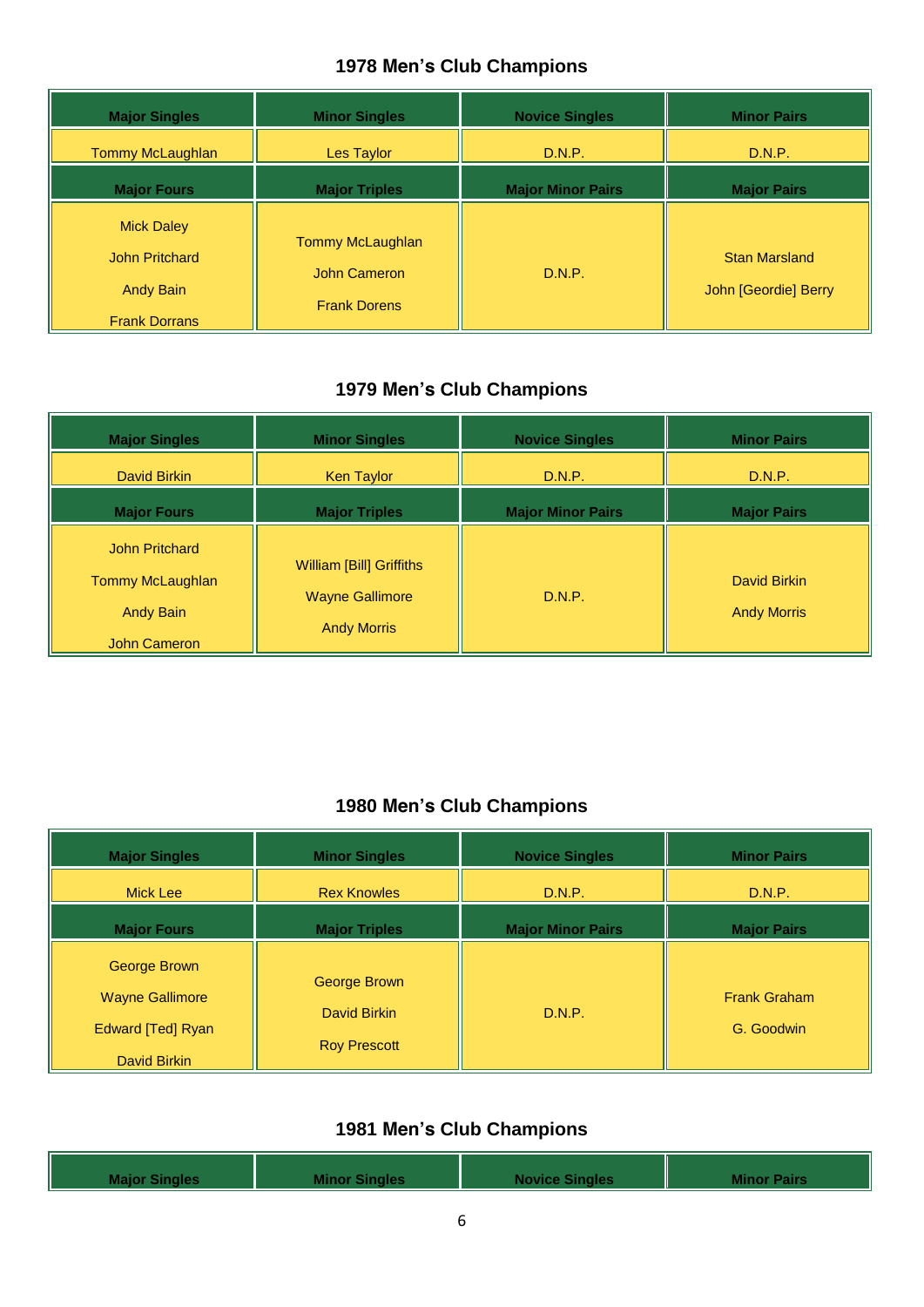| David Birkin                                                                        | <b>Frank Graham</b>                                                 | D.N.P.                   | D.N.P.                                 |
|-------------------------------------------------------------------------------------|---------------------------------------------------------------------|--------------------------|----------------------------------------|
| <b>Major Fours</b>                                                                  | <b>Major Triples</b>                                                | <b>Major Minor Pairs</b> | <b>Major Pairs</b>                     |
| <b>Tom Haldane</b><br>Ray MacDonald<br><b>Allan Gilday</b><br><b>Gordon Goodwin</b> | <b>Neville Dunne</b><br><b>Cyril Smith</b><br><b>Allan Horsfall</b> | D.N.P.                   | <b>Noel Murray</b><br><b>Ray Giles</b> |

| <b>Major Singles</b>                                                              | <b>Minor Singles</b>                                                    | <b>Novice Singles</b>    | <b>Minor Pairs</b>                  |
|-----------------------------------------------------------------------------------|-------------------------------------------------------------------------|--------------------------|-------------------------------------|
| <b>Allan Horsfall</b>                                                             | <b>Geoff Dunn</b>                                                       | D.N.P.                   | D.N.P.                              |
| <b>Major Fours</b>                                                                | <b>Major Triples</b>                                                    | <b>Major Minor Pairs</b> | <b>Major Pairs</b>                  |
| Wes Johnston<br>Elwin Johnston<br><b>Bevan Johnston</b><br><b>Trevor Johnston</b> | <b>Wally Cruikshank</b><br><b>Lloyd Paramore</b><br><b>Keith Potter</b> | D.N.P.                   | George Brown<br><b>Roy Prescott</b> |

### **1983 Men's Club Champions**

| <b>Major Singles</b>                                                       | <b>Minor Singles</b>                                                    | <b>Novice Singles</b>    | <b>Minor Pairs</b>                  |
|----------------------------------------------------------------------------|-------------------------------------------------------------------------|--------------------------|-------------------------------------|
| David Birkin                                                               | Ken Cooper                                                              | D.N.P.                   | D.N.P.                              |
| <b>Major Fours</b>                                                         | <b>Major Triples</b>                                                    | <b>Major Minor Pairs</b> | <b>Major Pairs</b>                  |
| Wes Johnston<br>Elwin Johnston<br>Bevan Johnston<br><b>Trevor Johnston</b> | <b>Wally Cruikshank</b><br><b>Lloyd Paramore</b><br><b>Kieth Potter</b> | D.N.P.                   | George Brown<br><b>Roy Prescott</b> |

| <b>Major Singles</b> | <b>Minor Singles</b>  | <b>Novice Singles</b>    | <b>Minor Pairs</b> |
|----------------------|-----------------------|--------------------------|--------------------|
| L. Paramore          | Robert [Bob] Fishburn | D.N.P.                   | D.N.P.             |
| Major Fours          | <b>Major Triples</b>  | <b>Major Minor Pairs</b> | <b>Major Pairs</b> |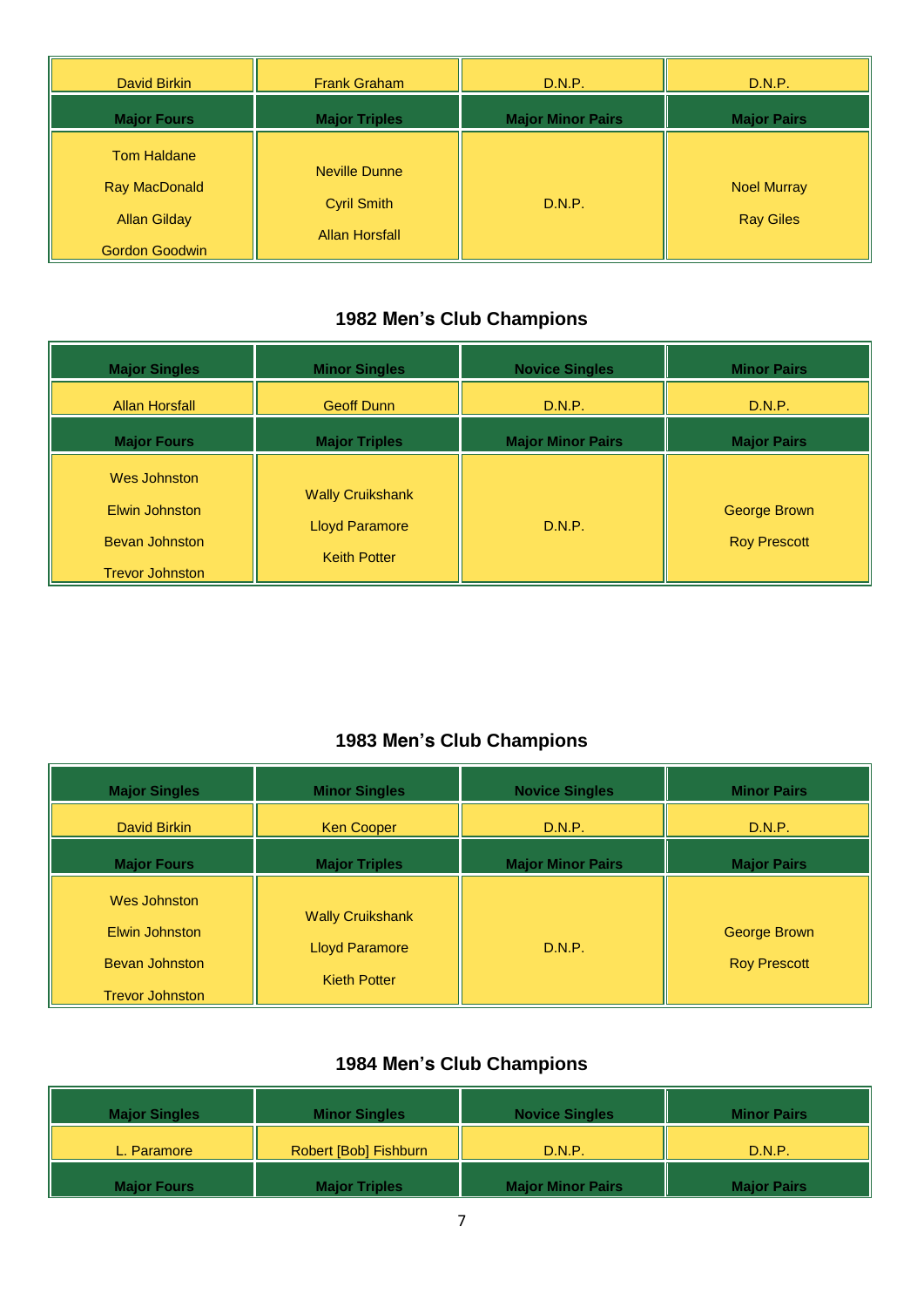| <b>Alex Fleming</b><br><b>Geoff Dunn</b><br><b>Lloyd Paramore</b><br>Allan Abrams | Elwin Johnston<br><b>Bevan Johnston</b><br><b>Trevor Johnston</b> | D.N.P. | David Birkin<br><b>Allan Horsfall</b> |
|-----------------------------------------------------------------------------------|-------------------------------------------------------------------|--------|---------------------------------------|
|-----------------------------------------------------------------------------------|-------------------------------------------------------------------|--------|---------------------------------------|

| <b>Major Singles</b>                                                        | <b>Minor Singles</b>                                              | <b>Novice Singles</b>    | <b>Minor Pairs</b>                           |
|-----------------------------------------------------------------------------|-------------------------------------------------------------------|--------------------------|----------------------------------------------|
| <b>Allan Horsfall</b>                                                       | <b>Tom Haldane</b>                                                | D.N.P.                   | D.N.P.                                       |
| <b>Major Fours</b>                                                          | <b>Major Triples</b>                                              | <b>Major Minor Pairs</b> | <b>Major Pairs</b>                           |
| <b>Rob Fishburn</b><br><b>Col Wood</b><br>Mick Lee<br><b>Albert O'Leary</b> | Elwin Johnston<br><b>Bevan Johnston</b><br><b>Trevor Johnston</b> | D.N.P.                   | <b>Charlie Caulfield</b><br><b>Max Croft</b> |

### **1986 Men's Club Champions**

| <b>Major Singles</b>                                                               | <b>Minor Singles</b>                                    | <b>Novice Singles</b>    | <b>Minor Pairs</b>                            |
|------------------------------------------------------------------------------------|---------------------------------------------------------|--------------------------|-----------------------------------------------|
| <b>Allan Horsfall</b>                                                              | Dave Hunt                                               | D.N.P.                   | D.N.P.                                        |
| <b>Major Fours</b>                                                                 | <b>Major Triples</b>                                    | <b>Major Minor Pairs</b> | <b>Major Pairs</b>                            |
| lan Bailey<br><b>Lloyd Paramore</b><br>John [Geordie] Berry<br><b>Allan Abrams</b> | Alex Fleming<br>William [Bill] Caldwell<br>David Birkin | D.N.P.                   | <b>Lloyd Paramore</b><br>John [Geordie] Berry |

| <b>Major Singles</b>           | <b>Minor Singles</b> | <b>Novice Singles</b>    | <b>Minor Pairs</b> |
|--------------------------------|----------------------|--------------------------|--------------------|
| <b>William [Bill] Caldwell</b> | <b>lan Bailey</b>    | D.N.P.                   | D.N.P.             |
| <b>Major Fours</b>             | <b>Major Triples</b> | <b>Major Minor Pairs</b> | <b>Major Pairs</b> |
|                                |                      |                          |                    |
| Ron [Rev] Astill               | lan Bailey           | D.N.P.                   | Neville Meredith   |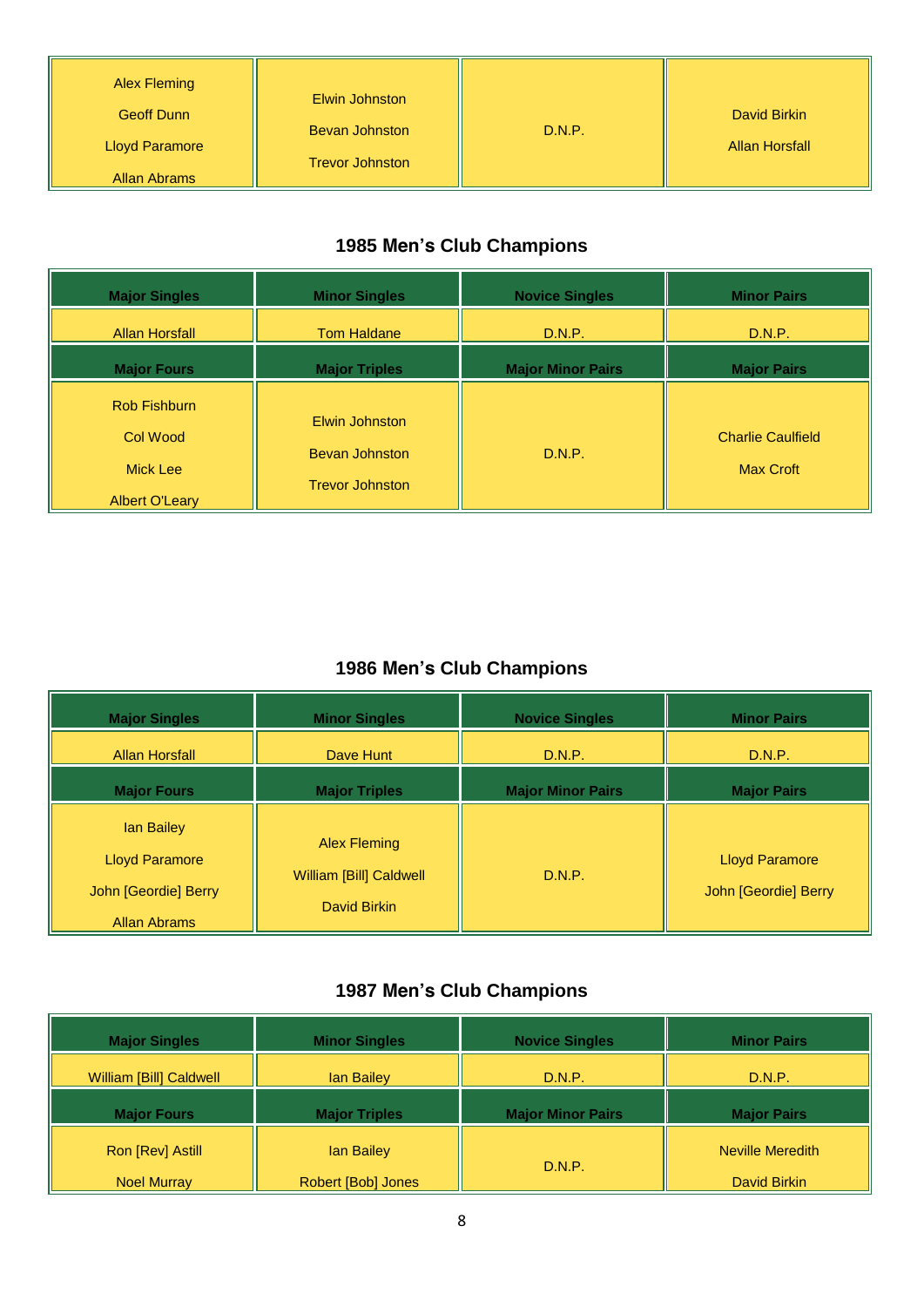| <b>Gary Davey</b>      | John [Geordie] Berry |  |
|------------------------|----------------------|--|
| William [Bill] Sheehan |                      |  |

# **1988 Club Champions**

| <b>Major Singles</b>                                                | <b>Minor Singles</b>                            | <b>Novice Singles</b>    | <b>Minor Pairs</b>                                     |
|---------------------------------------------------------------------|-------------------------------------------------|--------------------------|--------------------------------------------------------|
| David Birkin                                                        | <b>Ashley Birkin</b>                            | D.N.P.                   | D.N.P.                                                 |
| <b>Major Fours</b>                                                  | <b>Major Triples</b>                            | <b>Major Minor Pairs</b> | <b>Major Pairs</b>                                     |
| <b>Brett Bailey</b><br><b>Barry Paull</b><br><b>Neville Maxwell</b> | <b>Alex Fleming</b><br>Col Wood<br>David Birkin | D.N.P.                   | <b>William [Bill] Griffiths</b><br><b>Roy Reynolds</b> |
| <b>Col Wood</b>                                                     |                                                 |                          |                                                        |

### **1989 Men's Club Champions**

| <b>Major Singles</b>                                                                    | <b>Minor Singles</b>                                                   | <b>Novice Singles</b>    | <b>Minor Pairs</b>                        |
|-----------------------------------------------------------------------------------------|------------------------------------------------------------------------|--------------------------|-------------------------------------------|
| Mick Lee                                                                                | Mick Oakes jnr                                                         | D.N.P.                   | <b>Bruce Lanham</b><br>Pat Longmore       |
| <b>Major Fours</b>                                                                      | <b>Major Triples</b>                                                   | <b>Major Minor Pairs</b> | <b>Major Pairs</b>                        |
| Elwin Johnston<br><b>Tom Haldane</b><br><b>Bevan Johnston</b><br><b>Trevor Johnston</b> | <b>Neville Meredith</b><br><b>Cyril Smith</b><br><b>Allan Horsfall</b> | D.N.P.                   | <b>Rob Rooke</b><br><b>Elwin Johnston</b> |

| <b>Major Singles</b> | <b>Minor Singles</b>   | <b>Novice Singles</b>    | <b>Minor Pairs</b>                 |
|----------------------|------------------------|--------------------------|------------------------------------|
| <b>Geoff Rose</b>    | <b>Dennis Callaway</b> | D.N.P.                   | <b>Peter Treble</b><br>lan Feltham |
| <b>Major Fours</b>   | <b>Major Triples</b>   | <b>Major Minor Pairs</b> | <b>Major Pairs</b>                 |
|                      |                        |                          |                                    |
| <b>John Francis</b>  | lan Bailey             | D.N.P.                   | W. Crane                           |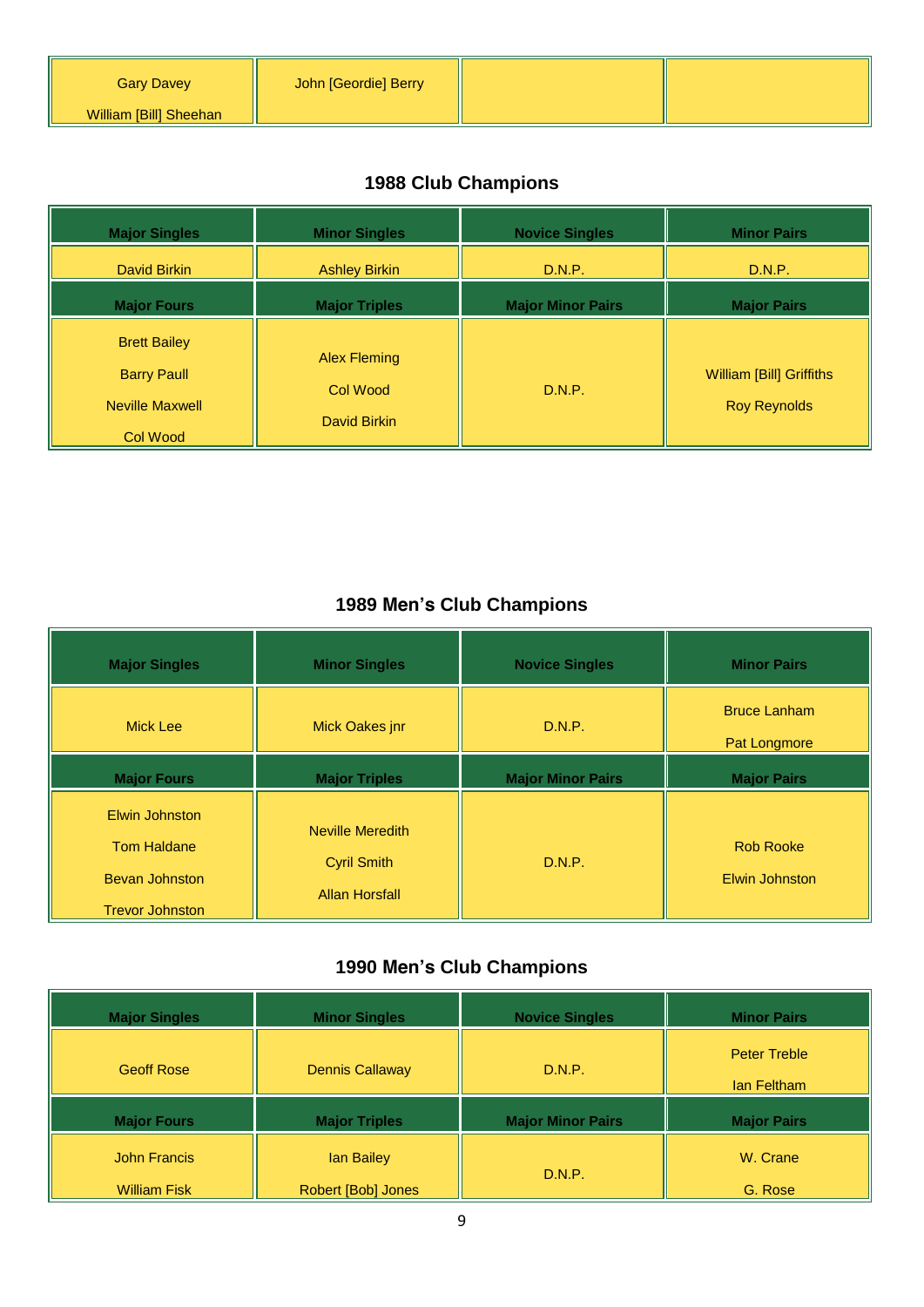| <b>Wayne Crane</b> | Mick Lee |  |
|--------------------|----------|--|
| <b>Geoff Rose</b>  |          |  |

| <b>Major Singles</b>                                                                 | <b>Minor Singles</b>                                           | <b>Novice Singles</b>                    | <b>Minor Pairs</b>                               |
|--------------------------------------------------------------------------------------|----------------------------------------------------------------|------------------------------------------|--------------------------------------------------|
| lan Bailey                                                                           | <b>Colin Lane</b>                                              | D.N.P.                                   | D.N.P.                                           |
| <b>Major Fours</b>                                                                   | <b>Major Triples</b>                                           | <b>Major Minor Pairs</b>                 | <b>Major Pairs</b>                               |
| <b>Barry Rusten</b><br><b>Steve Kirk</b><br><b>Brett Bailey</b><br><b>Tony Evans</b> | <b>Gerry Entwistle</b><br><b>Ned Shepherd</b><br>George Dawson | <b>Ron Sheridan</b><br><b>Geoff Rose</b> | <b>Ned Shepherd</b><br><b>Edward [Ted] Walsh</b> |

### **1992 Men's Club Champions**

| <b>Major Singles</b>                                                                  | <b>Minor Singles</b>                                             | <b>Novice Singles</b>        | <b>Minor Pairs</b>               |
|---------------------------------------------------------------------------------------|------------------------------------------------------------------|------------------------------|----------------------------------|
| <b>Alex Fleming</b>                                                                   | <b>Peter Treble</b>                                              | D.N.P.                       | D.N.P.                           |
| <b>Major Fours</b>                                                                    | <b>Major Triples</b>                                             | <b>Major Minor Pairs</b>     | <b>Major Pairs</b>               |
| <b>Alex Fleming</b><br><b>William Fisk</b><br><b>Wayne Crane</b><br><b>Geoff Rose</b> | <b>Alex Fleming</b><br><b>Ken Cooper</b><br><b>Ashley Birkin</b> | Adam Johnston<br>John Hopper | Roy Logan<br><b>Paul Cummins</b> |

### **1993 Men's Club Champions**

| <b>Major Singles</b>                            | <b>Minor Singles</b>                   | <b>Novice Singles</b>    | <b>Minor Pairs</b> |
|-------------------------------------------------|----------------------------------------|--------------------------|--------------------|
| Edward [Ted] Walsh                              | <b>Gary Ferrier</b>                    | D.N.P.                   | D.N.P.             |
| <b>Major Fours</b>                              | <b>Major Triples</b>                   | <b>Major Minor Pairs</b> | <b>Major Pairs</b> |
| Elwin Johnston<br>lan Bailey                    | <b>Ken Smith</b><br><b>Wayne Crane</b> | <b>Fred Thompson</b>     | <b>Wayne Crane</b> |
| <b>Bevan Johnston</b><br><b>Trevor Johnston</b> | lan Bailey                             | <b>Gerry Entwistle</b>   | David Birkin       |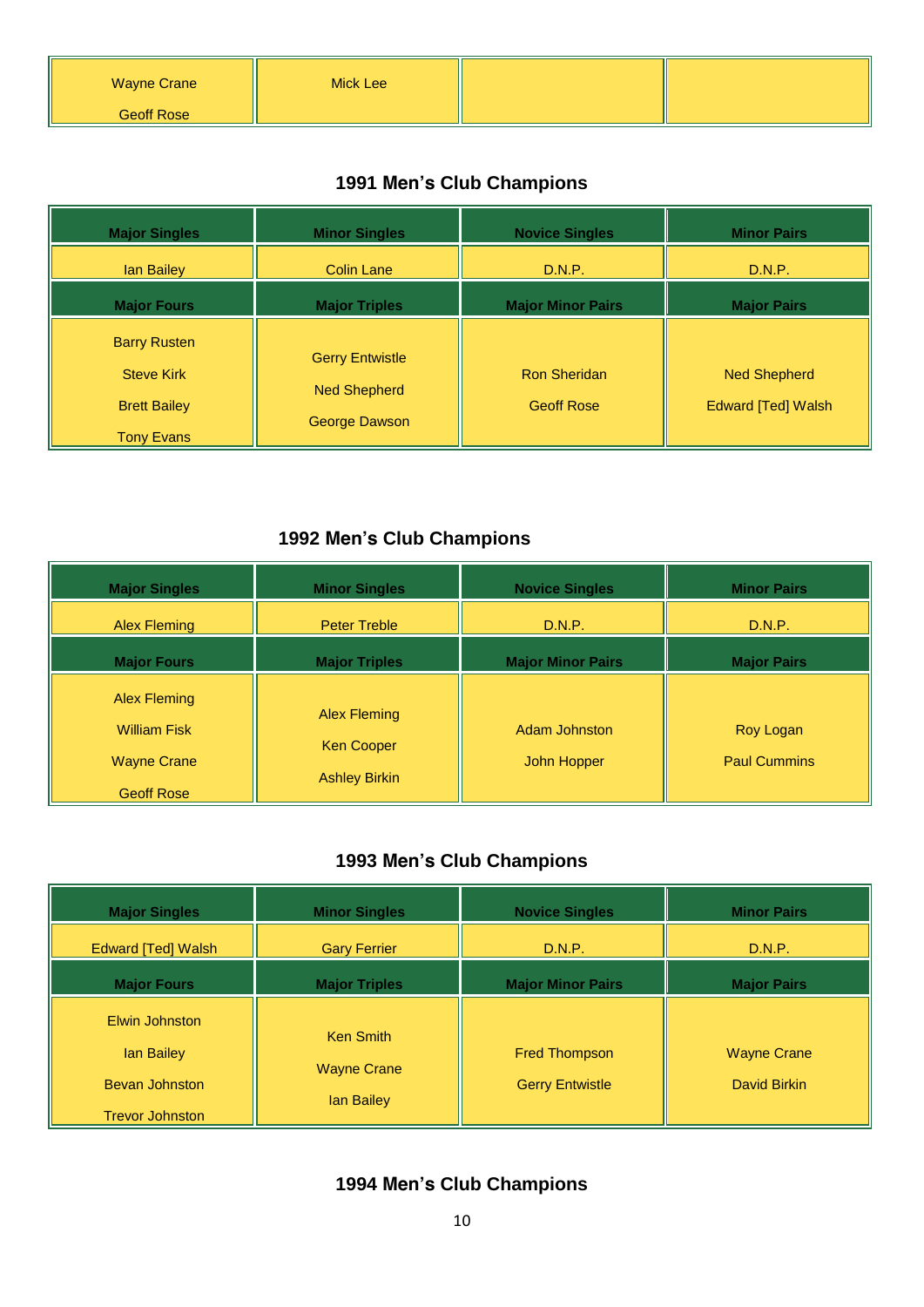| <b>Major Singles</b>                                  | <b>Minor Singles</b>                                     | <b>Novice Singles</b>                      | <b>Minor Pairs</b>             |
|-------------------------------------------------------|----------------------------------------------------------|--------------------------------------------|--------------------------------|
| <b>Dennis Howe</b>                                    | <b>Frank Lovell</b>                                      | D.N.P.                                     | D.N.P.                         |
| <b>Major Fours</b>                                    | <b>Major Triples</b>                                     | <b>Major Minor Pairs</b>                   | <b>Major Pairs</b>             |
| Godwin Bahagiar<br>Sergio Callea<br><b>Gary Davey</b> | Godwin Bahagiar<br><b>Gary Davey</b><br><b>Tom Brown</b> | <b>Frank Lovell</b><br><b>Eddie Hewitt</b> | Jim W. Stephen<br>John Stephen |
| <b>Tom Brown</b>                                      |                                                          |                                            |                                |

| <b>Major Singles</b>                            | <b>Minor Singles</b>   | <b>Novice Singles</b>    | <b>Minor Pairs</b>    |
|-------------------------------------------------|------------------------|--------------------------|-----------------------|
| <b>Steve Frazier</b>                            | <b>William Harvey</b>  | D.N.P.                   | D.N.P.                |
| <b>Major Fours</b>                              | <b>Major Triples</b>   | <b>Major Minor Pairs</b> | <b>Major Pairs</b>    |
| Elwin Johnston<br>lan Bailey                    | Dave Hunt<br>Roy Logan | <b>Ron McCreath</b>      | lan Bailey            |
| <b>Bevan Johnston</b><br><b>Trevor Johnston</b> | <b>Paul Cummins</b>    | <b>Dennis Callaway</b>   | <b>Bevan Johnston</b> |

## **1996 Men's Club Champions**

| <b>Major Singles</b>                                              | <b>Minor Singles</b>                                    | <b>Novice Singles</b>             | <b>Minor Pairs</b>                           |
|-------------------------------------------------------------------|---------------------------------------------------------|-----------------------------------|----------------------------------------------|
| lan Bailey                                                        | <b>Danny Phillips</b>                                   | D.N.P.                            | D.N.P.                                       |
| <b>Major Fours</b>                                                | <b>Major Triples</b>                                    | <b>Major Minor Pairs</b>          | <b>Major Pairs</b>                           |
| William Creedman jnr<br><b>Ron Sheridan</b><br>Robert [Bob] Jones | <b>Ray Miller</b><br><b>Graham Onley</b><br>John Cahill | John T. Brown<br><b>Tom Brown</b> | <b>Phil Harrison</b><br><b>Steve Frazier</b> |
| <b>Tom Brown</b>                                                  |                                                         |                                   |                                              |

| <b>Major Singles</b> | <b>Minor Singles</b> | <b>Novice Singles</b> | <b>Minor Pairs</b> |
|----------------------|----------------------|-----------------------|--------------------|
| Dennis Howe          | Kevin Brennan        | D.N.P.                | D.N.P.             |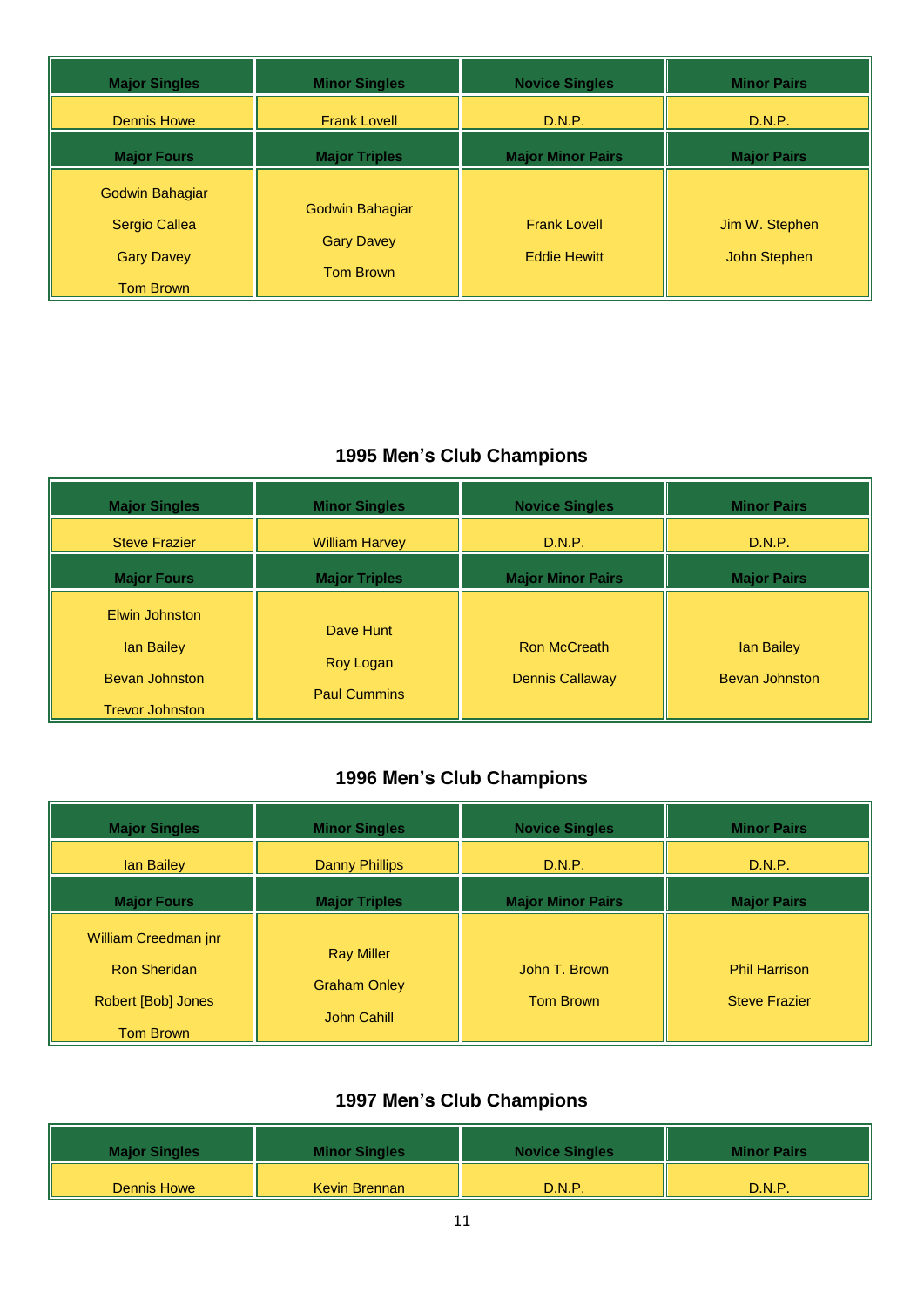| <b>Major Fours</b>                                                              | <b>Major Triples</b>                                              | <b>Major Minor Pairs</b>          | <b>Major Pairs</b>                 |
|---------------------------------------------------------------------------------|-------------------------------------------------------------------|-----------------------------------|------------------------------------|
| <b>Ray Miller</b><br><b>Brian Davis</b><br>Jamie Richards<br><b>Dennis Howe</b> | <b>Ken Cooper</b><br><b>Phil Harrison</b><br><b>Steve Frazier</b> | <b>Tony Quirk</b><br>David Birkin | <b>Wayne Crane</b><br>David Birkin |

| <b>Major Singles</b>                                      | <b>Minor Singles</b>                     | <b>Novice Singles</b>               | <b>Minor Pairs</b>                   |
|-----------------------------------------------------------|------------------------------------------|-------------------------------------|--------------------------------------|
| Jamie Richards                                            | <b>Peter Thelan</b>                      | D.N.P.                              | D.N.P.                               |
| <b>Major Fours</b>                                        | <b>Major Triples</b>                     | <b>Major Minor Pairs</b>            | <b>Major Pairs</b>                   |
| <b>Ray Miller</b><br><b>Brian Davis</b><br>Jamie Richards | <b>Warren Halsey</b><br><b>Ken Smith</b> | <b>Peter Kirk</b><br>Jamie Richards | Ernie C. Moane<br><b>Tom Haldane</b> |
| <b>Dennis Howe</b>                                        | Neville Maxwell                          |                                     |                                      |

### **1999 Men's Club Champions**

| <b>Major Singles</b>                                                                             | <b>Minor Singles</b>                                        | <b>Novice Singles</b>                  | <b>Minor Pairs</b>                           |
|--------------------------------------------------------------------------------------------------|-------------------------------------------------------------|----------------------------------------|----------------------------------------------|
| Dennis Howe                                                                                      | <b>Paul James</b>                                           | D.N.P.                                 | D.N.P.                                       |
| <b>Major Fours</b>                                                                               | <b>Major Triples</b>                                        | <b>Major Minor Pairs</b>               | <b>Major Pairs</b>                           |
| <b>Warren Halsey</b><br><b>William Shultz</b><br><b>Charlie Cartwright</b><br><b>Steve Harju</b> | <b>Greg Stevens</b><br>Jamie Richards<br><b>Dennis Howe</b> | <b>Brad Bell</b><br><b>Dennis Howe</b> | <b>Mick Collier</b><br><b>Graham Simpson</b> |

| <b>Major Singles</b>  | <b>Minor Singles</b>   | <b>Novice Singles</b>    | <b>Minor Pairs</b>    |
|-----------------------|------------------------|--------------------------|-----------------------|
| <b>Jamie Richards</b> | <b>Simon Marrott</b>   | D.N.P.                   | D.N.P.                |
| <b>Major Fours</b>    | <b>Major Triples</b>   | <b>Major Minor Pairs</b> | <b>Major Pairs</b>    |
| David Neil            | <b>Dennis Callaway</b> | <b>Max Drinkwater</b>    | <b>Jamie Richards</b> |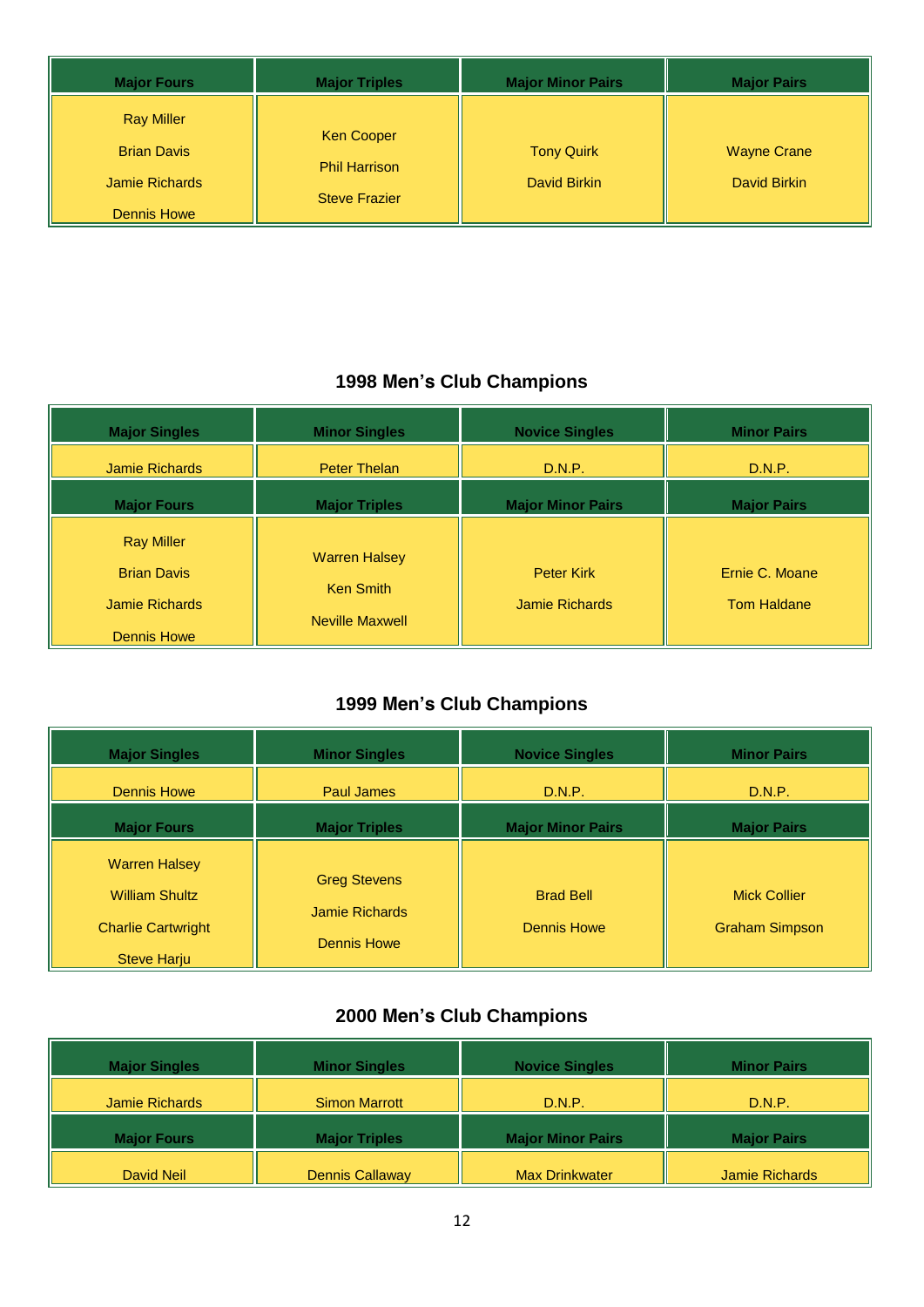William Creelman [Sen]

#### **2001 Men's Club Champions**

| <b>Major Singles</b>                                  | <b>Minor Singles</b>            | <b>Novice Singles</b>            | <b>Minor Pairs</b>                          |
|-------------------------------------------------------|---------------------------------|----------------------------------|---------------------------------------------|
| <b>Peter Thelan</b>                                   | <b>Raymond Thelan</b>           | D.N.P.                           | D.N.P.                                      |
| <b>Major Fours</b>                                    | <b>Major Triples</b>            | <b>Major Minor Pairs</b>         | <b>Major Pairs</b>                          |
| Elwin Johnston<br>lan Bailey<br><b>Bevan Johnston</b> | David Neil<br><b>Peter Kirk</b> | <b>Graham Gale</b><br>lan Bailey | <b>Jamie Richards</b><br><b>Dennis Howe</b> |
| <b>Trevor Johnston</b>                                | <b>Troy Gumm</b>                |                                  |                                             |

#### **2002 Men's Club Champions**

| <b>Major Singles</b>                                            | <b>Minor Singles</b>                                                | <b>Novice Singles</b>                     | <b>Minor Pairs</b>                     |
|-----------------------------------------------------------------|---------------------------------------------------------------------|-------------------------------------------|----------------------------------------|
| <b>Dennis Howe</b>                                              | <b>John Ainsley</b>                                                 | D.N.P.                                    | D.N.P.                                 |
| <b>Major Fours</b>                                              | <b>Major Triples</b>                                                | <b>Major Minor Pairs</b>                  | <b>Major Pairs</b>                     |
| <b>Ben Ford</b><br><b>Max Drinkwater</b><br><b>Mick Collier</b> | <b>Brett Pieper</b><br><b>Raymond Thelan</b><br><b>Peter Thelan</b> | <b>Noel Sparks</b><br><b>Brett Pieper</b> | Harry Johnston<br><b>Greg Thurling</b> |
| Roy Logan                                                       |                                                                     |                                           |                                        |

| <b>Major Singles</b> | <b>Minor Singles</b> | <b>Novice Singles</b>    | <b>Minor Pairs</b> |
|----------------------|----------------------|--------------------------|--------------------|
| Niel Newson          | John Blenkin         | D.N.P.                   | D.N.P.             |
| <b>Major Fours</b>   | <b>Major Triples</b> | <b>Major Minor Pairs</b> | <b>Major Pairs</b> |
|                      |                      |                          |                    |
| <b>Terry Seton</b>   | <b>Brett Pieper</b>  | <b>Adrian Smith</b>      | Harry Johnston     |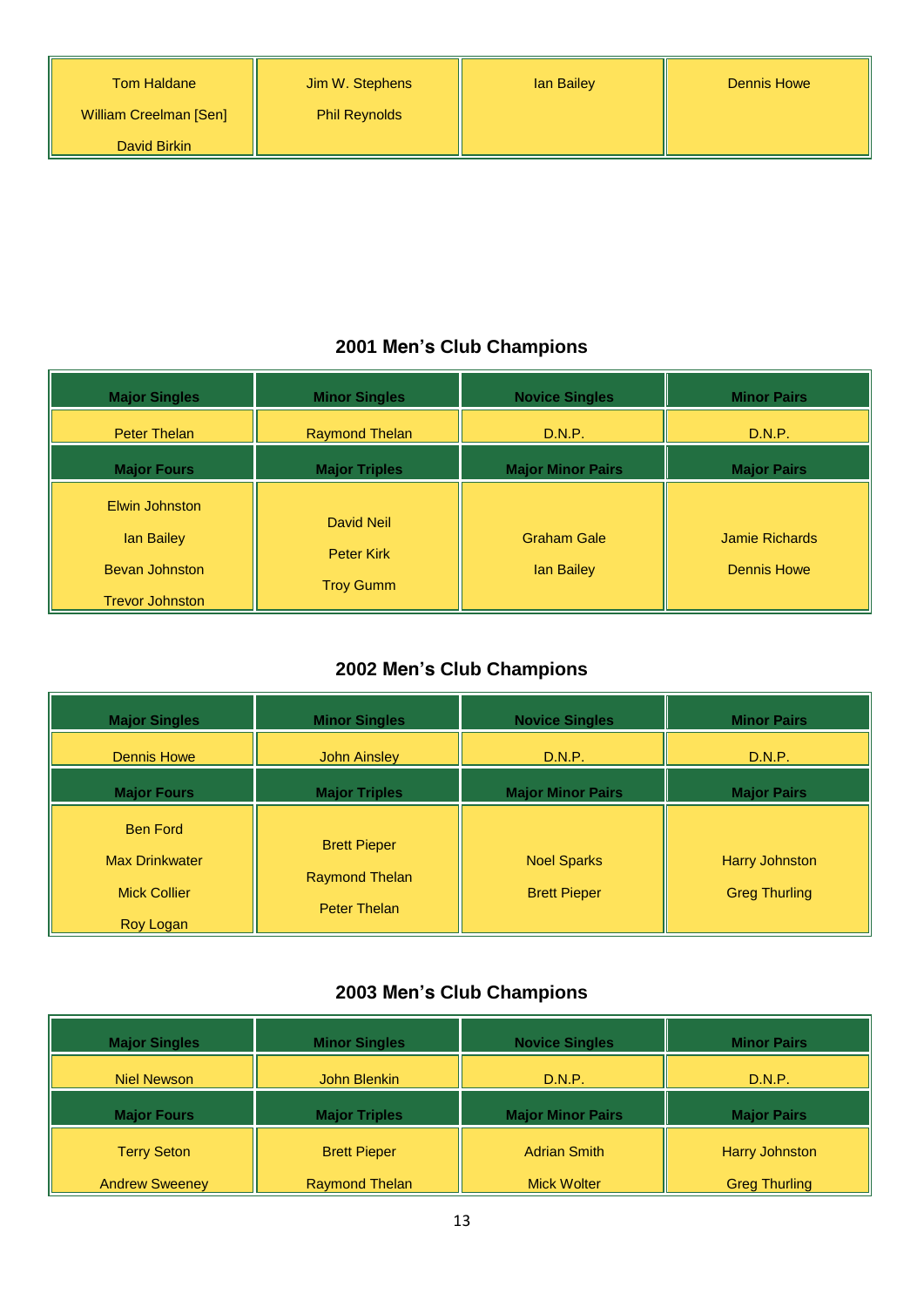| <b>Major Singles</b>                                                                          | <b>Minor Singles</b>                                        | <b>Novice Singles</b>                     | <b>Minor Pairs</b>                         |
|-----------------------------------------------------------------------------------------------|-------------------------------------------------------------|-------------------------------------------|--------------------------------------------|
| <b>Steve Frazier</b>                                                                          | <b>Ray Krauss</b>                                           | <b>Tommy Lyth</b>                         | David Kember<br><b>Troy Green</b>          |
| <b>Major Fours</b>                                                                            | <b>Major Triples</b>                                        | <b>Major Minor Pairs</b>                  | <b>Major Pairs</b>                         |
| <b>Chris Green</b><br><b>Harry Johnston</b><br><b>Greg Thurling</b><br><b>Troy Somerville</b> | <b>Barry Neil</b><br><b>Mick Weir</b><br><b>Neil Newson</b> | <b>Rod Pymont</b><br><b>Steve Frazier</b> | <b>John Ainsley</b><br><b>David Birkin</b> |

### **2005 Men's Club Champions**

| <b>Major Singles</b>                                                                  | <b>Minor Singles</b>                                   | <b>Novice Singles</b>                         | <b>Minor Pairs</b>                           |
|---------------------------------------------------------------------------------------|--------------------------------------------------------|-----------------------------------------------|----------------------------------------------|
| <b>John Cahill</b>                                                                    | <b>Troy Green</b>                                      | Dennis Robson                                 | <b>Graham Hamilton</b><br><b>Tony Quirk</b>  |
| <b>Major Fours</b>                                                                    | <b>Major Triples</b>                                   | <b>Major Minor Pairs</b>                      | <b>Major Pairs</b>                           |
| <b>Terry Seton</b><br><b>Andrew Walker</b><br><b>Mick Weir</b><br><b>Shaun Parnis</b> | <b>Roy Prescott</b><br><b>Reg Allenson</b><br>Ken Hunt | John Craig [Senior]<br><b>Trevor Johnston</b> | <b>Phil Reynolds</b><br><b>Steve Frazier</b> |

| <b>Major Singles</b>   | <b>Minor Singles</b> | <b>Novice Singles</b>    | <b>Minor Pairs</b>                   |
|------------------------|----------------------|--------------------------|--------------------------------------|
| <b>Troy Somerville</b> | Cayne Ford           | <b>Ricky Thompson</b>    | Dennis Robson<br><b>Tim Paramore</b> |
| <b>Major Fours</b>     | <b>Major Triples</b> | <b>Major Minor Pairs</b> | <b>Major Pairs</b>                   |
| <b>Roy Prescott</b>    | <b>Peter England</b> | <b>Hamish Docherty</b>   | <b>Craig Roberts</b>                 |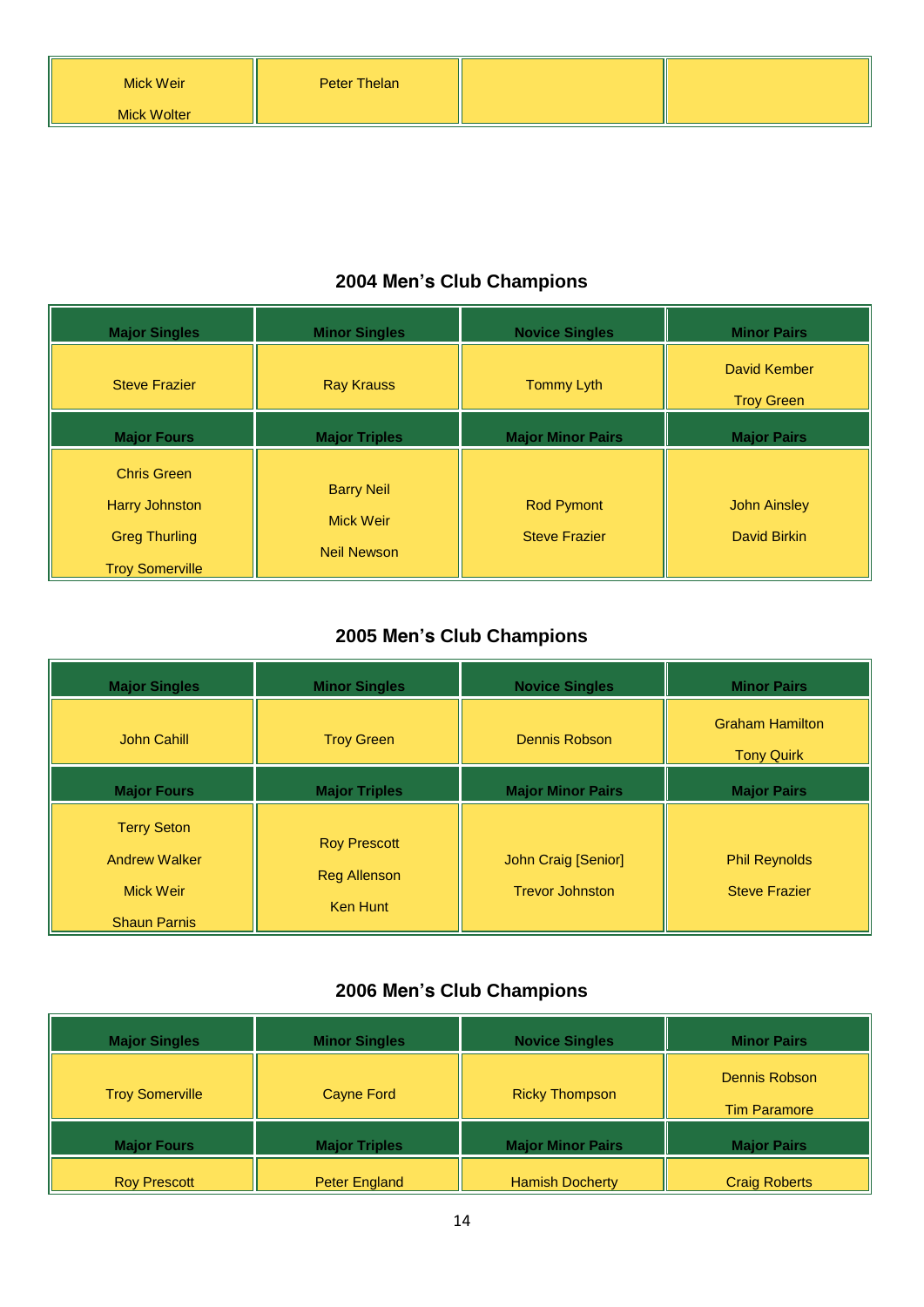| <b>Graham Onley</b> | <b>Dennis Cooper</b> | <b>Ray Krauss</b> | <b>Shaun Parnis</b> |
|---------------------|----------------------|-------------------|---------------------|
| <b>Ken Cooper</b>   | <b>Craig Roberts</b> |                   |                     |
| John Cahill         |                      |                   |                     |

| <b>Major Singles</b>                                                                         | <b>Minor Singles</b>                                 | <b>Novice Singles</b>                   | <b>Minor Pairs</b>                      |
|----------------------------------------------------------------------------------------------|------------------------------------------------------|-----------------------------------------|-----------------------------------------|
| <b>Troy Somerville</b>                                                                       | Jamie Johanson                                       | <b>Chris Farr</b>                       | <b>Ricky Thompson</b><br>Jamie Johanson |
| <b>Major Fours</b>                                                                           | <b>Major Triples</b>                                 | <b>Major Minor Pairs</b>                | <b>Major Pairs</b>                      |
| <b>Chris Green</b><br><b>Phil Reynolds</b><br><b>Steve Frazier</b><br><b>Troy Somerville</b> | Dennis Robson<br><b>Tim Paramore</b><br>David Kember | <b>Tim Paramore</b><br><b>Troy Ford</b> | lan Bailey<br><b>Troy Somerville</b>    |

### **2008 Men's Club Champions**

| <b>Major Singles</b>                                           | <b>Minor Singles</b>                                       | <b>Novice Singles</b>             | <b>Minor Pairs</b>                            |
|----------------------------------------------------------------|------------------------------------------------------------|-----------------------------------|-----------------------------------------------|
| <b>Troy Somerville</b>                                         | Peter T. Smith                                             | <b>Anthony Davies</b>             | Peter T. Smith<br><b>Adrian Smith</b>         |
| <b>Major Fours</b>                                             | <b>Major Triples</b>                                       | <b>Major Minor Pairs</b>          | <b>Major Pairs</b>                            |
| <b>Graham Onley</b><br><b>Kevin Press</b><br><b>Ken Cooper</b> | <b>Chris Green</b><br>lan Bailey<br><b>Troy Somerville</b> | <b>Barry Paull</b><br>John Cahill | <b>Andrew Lynne</b><br><b>Warren Haviland</b> |
| <b>John Cahill</b>                                             |                                                            |                                   |                                               |

| <b>Major Singles</b>                    | <b>Minor Singles</b>             | <b>Novice Singles</b>                    | <b>Minor Pairs</b>                    |
|-----------------------------------------|----------------------------------|------------------------------------------|---------------------------------------|
| <b>Andrew Lynn</b>                      | Rob O'Rourke                     | <b>Keith Belfitt</b>                     | <b>Rod Pyrmont</b><br>Mick Cowan-Lunn |
| <b>Major Fours</b>                      | <b>Major Triples</b>             | <b>Major Minor Pairs</b>                 | <b>Major Pairs</b>                    |
| <b>Chris Green</b><br><b>lan Bailey</b> | <b>Chris Green</b><br>lan Bailey | <b>Jason Caddick</b><br><b>Troy Ford</b> | lan Bailey<br><b>Troy Somerville</b>  |
| <b>Steve Frazier</b>                    | <b>Troy Somerville</b>           |                                          |                                       |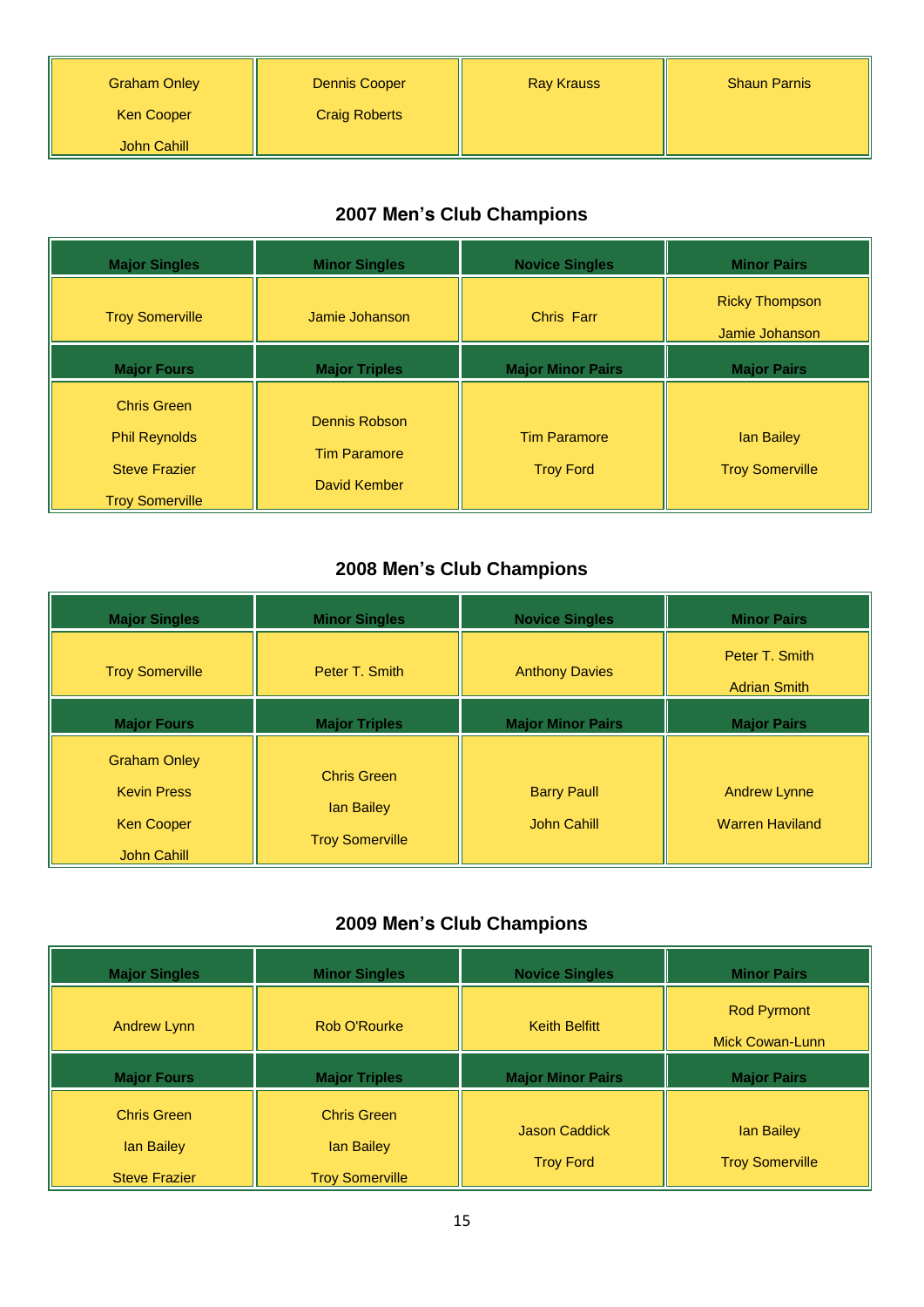| <b><i><u>BACK</u></i></b><br>w<br> |  |  |
|------------------------------------|--|--|

## **2010 Men's Club Champions**

| <b>Major Singles</b>                                                                      | <b>Minor Singles</b>                                       | <b>Novice Singles</b>           | <b>Minor Pairs</b>                   |
|-------------------------------------------------------------------------------------------|------------------------------------------------------------|---------------------------------|--------------------------------------|
| <b>Tom Ellem</b>                                                                          | <b>John Callaway</b>                                       | <b>Chris Dowdell</b>            | Doug Coleman<br><b>Steve Poole</b>   |
| <b>Major Fours</b>                                                                        | <b>Major Triples</b>                                       | <b>Major Minor Pairs</b>        | <b>Major Pairs</b>                   |
| <b>Peter Kirk</b><br><b>Zoran Bosev</b><br><b>Brenden Aquilina</b><br><b>Shaun Parnis</b> | <b>Chris Green</b><br>lan Bailey<br><b>Troy Somerville</b> | Les Kew<br><b>Fred Thompson</b> | lan Bailey<br><b>Troy Somerville</b> |

### **2011 Men's Club Champions**

| <b>Major Singles</b>                                                     | <b>Minor Singles</b>                                                 | <b>Novice Singles</b>          | <b>Minor Pairs</b>                         |
|--------------------------------------------------------------------------|----------------------------------------------------------------------|--------------------------------|--------------------------------------------|
| <b>Tom Ellem</b>                                                         | <b>Russell Hickson</b>                                               | <b>Jeremy Paramore</b>         | <b>Wayne Fulcher</b><br>Mick Dick-McGuigan |
| <b>Major Fours</b>                                                       | <b>Major Triples</b>                                                 | <b>Major Minor Pairs</b>       | <b>Major Pairs</b>                         |
| <b>Peter Kirk</b><br><b>Troy Gumm</b><br>Roy Logan<br><b>Zoran Bosev</b> | <b>Peter McCauley</b><br><b>Tom McCauley</b><br><b>Fred Thompson</b> | Rod Woods<br><b>Peter Kirk</b> | lan Bailey<br><b>Troy Somerville</b>       |

| <b>Major Singles</b>                                                                       | <b>Minor Singles</b>                                                 | <b>Novice Singles</b>                      | <b>Minor Pairs</b>                            |
|--------------------------------------------------------------------------------------------|----------------------------------------------------------------------|--------------------------------------------|-----------------------------------------------|
| Scott Bateup.                                                                              | Doug Coleman.                                                        | D.N.P.                                     | <b>Brian McCann</b><br><b>Hamish Docherty</b> |
| <b>Major Fours</b>                                                                         | <b>Major Triples</b>                                                 | <b>Major Minor Pairs</b>                   | <b>Major Pairs</b>                            |
| <b>Stuart Ellem</b><br><b>Graham Tootell</b><br><b>John Ritchie</b><br><b>Scott Bateup</b> | <b>Peter McCauley</b><br><b>Tom McCauley</b><br><b>Fred Thompson</b> | <b>Steve Lucas</b><br><b>Fred Thompson</b> | Peter McCauley.<br>Tom McCauley.              |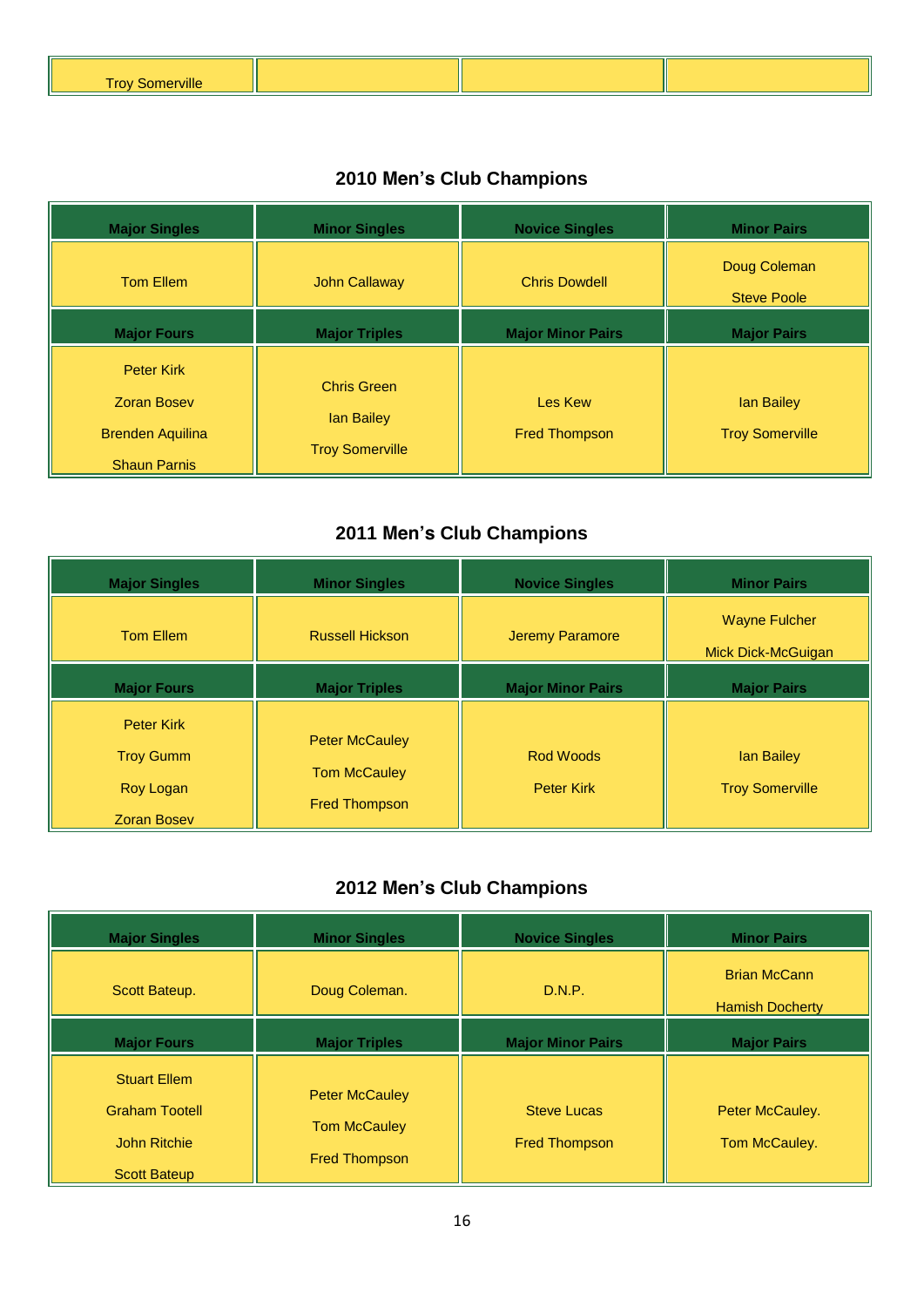| <b>Major Singles</b>                                                 | <b>Minor Singles</b>                                               | <b>Novice Singles</b>                      | <b>Minor Pairs</b>                           |
|----------------------------------------------------------------------|--------------------------------------------------------------------|--------------------------------------------|----------------------------------------------|
| <b>Ben Ford</b>                                                      | <b>Corey Thompson</b>                                              | D.N.P.                                     | George Webster<br><b>Corey Thompson</b>      |
| <b>Major Fours</b>                                                   | <b>Major Triples</b>                                               | <b>Major Minor Pairs</b>                   | <b>Major Pairs</b>                           |
| <b>Chris Green</b><br>lan Bailey<br>John Hills<br><b>Zoran Bosev</b> | <b>Stuart Ellem</b><br><b>Phil Reynolds</b><br><b>Shaun Parnis</b> | <b>Ron Banfield</b><br><b>Stuart Ellem</b> | <b>Trevor Gillis</b><br><b>Brian Harriot</b> |

### **2014 Men's Club Champions**

| <b>Major Singles</b>                                                 | <b>Minor Singles</b>                           | <b>Novice Singles</b>                       | <b>Minor Pairs</b>                       |
|----------------------------------------------------------------------|------------------------------------------------|---------------------------------------------|------------------------------------------|
| <b>Scott Bateup</b>                                                  | <b>Reuben Marshall</b>                         | D.N.P.                                      | Derek Batey<br><b>Rodney Woods</b>       |
| <b>Major Fours</b>                                                   | <b>Major Triples</b>                           | <b>Major Minor Pairs</b>                    | <b>Major Pairs</b>                       |
| <b>Chris Green</b><br>lan Bailey<br>John Hills<br><b>Zoran Bosev</b> | <b>Chris Green</b><br>lan Bailey<br>John Hills | <b>Graham Gale</b><br><b>Peter McCauley</b> | <b>Chris Green</b><br><b>Steve Green</b> |

### **2015 Men's Club Champions**

| <b>Major Singles</b>                                                                  | <b>Minor Singles</b>                           | <b>Novice Singles</b>                  | <b>Minor Pairs</b>                            |
|---------------------------------------------------------------------------------------|------------------------------------------------|----------------------------------------|-----------------------------------------------|
| <b>Brian Harriott</b>                                                                 | <b>Barry Yates</b>                             | D.N.P.                                 | <b>Barry Yates</b><br><b>Kieth Belfitt</b>    |
| <b>Major Fours</b>                                                                    | <b>Major Triples</b>                           | <b>Major Minor Pairs</b>               | <b>Major Pairs</b>                            |
| <b>Rob Lawrence</b><br>Dave Cookson<br><b>Jason Drinkwater</b><br><b>Aaron Spears</b> | <b>Chris Green</b><br>lan Bailey<br>John Hills | <b>Tom Chidiac</b><br><b>Troy Ford</b> | <b>Trevor Gillis</b><br><b>Brian Harriott</b> |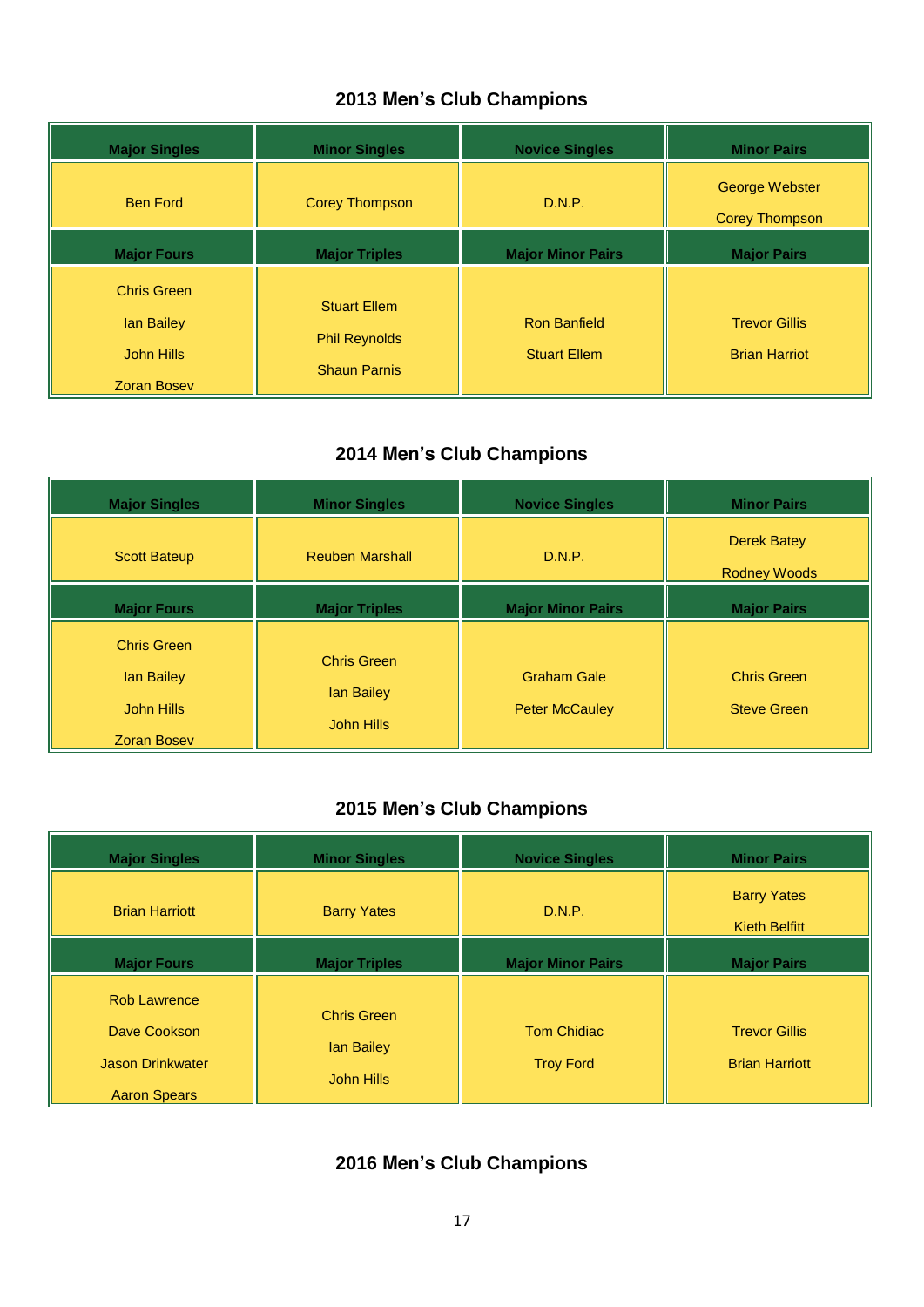| <b>Major Singles</b>  | <b>Minor Singles</b>   | <b>Novice Singles</b>    | <b>Minor Pairs</b>                     |
|-----------------------|------------------------|--------------------------|----------------------------------------|
| <b>Brett Pieper</b>   | <b>Craig Thompson</b>  | <b>DNP</b>               | John Hellyer.<br>lan<br><b>Tindall</b> |
| <b>Major Fours</b>    | <b>Major Triples</b>   | <b>Major Minor Pairs</b> | <b>Major Pairs</b>                     |
| <b>Peter McIver</b>   | <b>Brian Harriott</b>  | <b>Trevor Rutledge</b>   |                                        |
| lan Bailey            | <b>Paul Luke</b>       | <b>Warren Haviland</b>   | <b>Andrew Lynn</b>                     |
| <b>Chris Green</b>    |                        |                          | <b>Warren Haviland</b>                 |
| <b>Trevor Suckley</b> | <b>Jarrod Hamilton</b> |                          |                                        |

| <b>Major Singles</b>                                                                     | <b>Minor Singles</b>                               | <b>Novice Singles</b>                      | <b>Minor Pairs</b>                          |
|------------------------------------------------------------------------------------------|----------------------------------------------------|--------------------------------------------|---------------------------------------------|
| <b>Andrew Lynn</b>                                                                       | <b>Jeremy Paramore</b>                             | D.N.P.                                     | <b>Maurie Hayne</b><br>Jeremy Paramore      |
| <b>Major Fours</b>                                                                       | <b>Major Triples</b>                               | <b>Major Minor Pairs</b>                   | <b>Major Pairs</b>                          |
| <b>Stuey Ellem</b><br><b>Ron Sheridan</b><br><b>Rick Malley</b><br><b>Brian Harriott</b> | Adam Walker.<br>Shaun Parnis.<br>Brenden Aquilina. | <b>Keith Belfitt</b><br><b>Chris Green</b> | <b>Graham Tootell</b><br><b>Rick Malley</b> |

# **2018 Men's Club Champions**

| <b>Major Singles</b>                                                   | <b>Minor Singles</b>                                | <b>Novice Singles</b>             | <b>Minor Pairs</b>              |
|------------------------------------------------------------------------|-----------------------------------------------------|-----------------------------------|---------------------------------|
| Dylan Skinner.                                                         | Keith Belfitt.                                      | D.N.P.                            | Mark Sunderland.<br>Wayne Ford. |
| <b>Major Fours</b>                                                     | <b>Major Triples</b>                                | <b>Major Minor Pairs</b>          | <b>Major Pairs</b>              |
| Peter McIver.<br>lan Bailey.<br>Chris Green.<br><b>Trevor Suckley.</b> | Graham Tootell.<br>Tom McCauley.<br>Peter McCauley. | Lou Parnis<br><b>Shaun Parnis</b> | Peter McCauley.<br>Paul Luke.   |

| <b>Major Singles</b> | <b>Minor Singles</b> | <b>Junior Open Singles</b> | <b>Minor Pairs</b> |
|----------------------|----------------------|----------------------------|--------------------|
|                      | Jackson Williams.    | <b>Toby Peters.</b>        | Warren Fitzgerald. |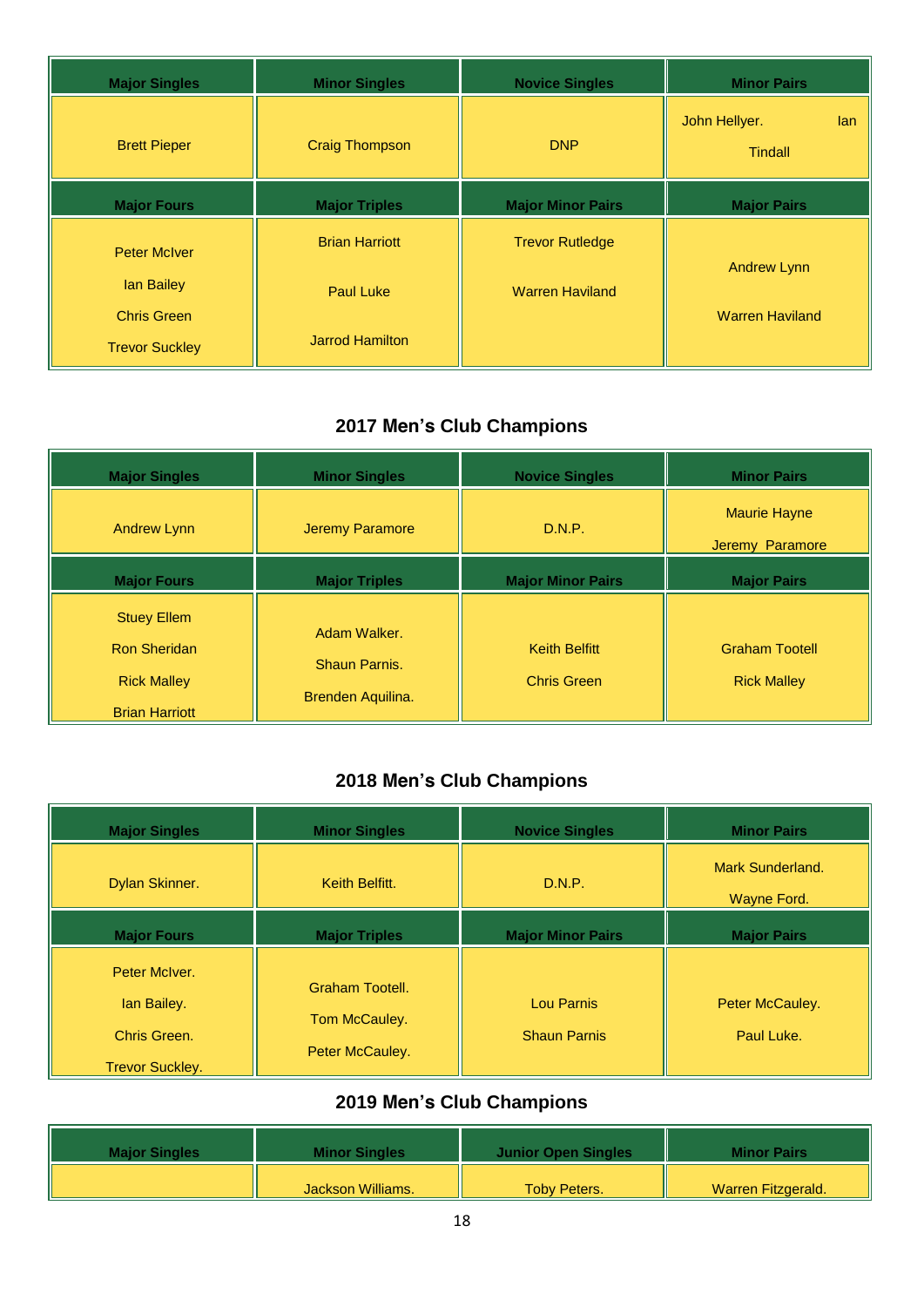| Stuey Ellem.                                                                 |                                                                      |                                              | Peter Pearson.                  |
|------------------------------------------------------------------------------|----------------------------------------------------------------------|----------------------------------------------|---------------------------------|
| <b>Major Fours</b>                                                           | <b>Major Triples</b>                                                 | <b>Major Minor Pairs</b>                     | <b>Major Pairs</b>              |
| Graham Tootell,<br>Andrew Lynn.<br><b>Warren Haviland.</b><br>Phil Reynolds. | <b>Rick McClelland.</b><br>Warren Haviland.<br><b>Brad Whitford.</b> | <b>Terry Seton.</b><br><b>Michael Stead.</b> | Adrian Jones.<br>Dylan Skinner. |

| <b>Major Singles</b> | <b>Minor Singles</b>  | <b>Junior Open Singles</b> | <b>Minor Pairs</b>                   |
|----------------------|-----------------------|----------------------------|--------------------------------------|
| Jarrod Beckford.     | Steve Lacey.          | Jackson Williams.          | <b>Stewart Bourke.</b><br>Troy Gumm. |
| <b>Major Fours</b>   | <b>Major Triples</b>  | <b>Major Minor Pairs</b>   | <b>Major Pairs</b>                   |
| <b>Terry Seton.</b>  | Stuart Ellem.         |                            |                                      |
| <b>Toby Peters.</b>  | <b>Rick Malley.</b>   | Cael Arneman.              | John Sperring.                       |
| Peter McCauley.      | <b>Brian Harriot.</b> | Rod Taylor.                | Rod Taylor.                          |
| Jarrod Beckford.     |                       |                            |                                      |

| <b>Major Singles</b> | <b>Minor Singles</b> | <b>Junior Open Singles</b> | <b>Minor Pairs</b>                           |
|----------------------|----------------------|----------------------------|----------------------------------------------|
| Adam Walker.         | Luke Harradine.      | <b>DNP</b>                 | <b>Stewart Bourke.</b><br><b>Gary Bourke</b> |